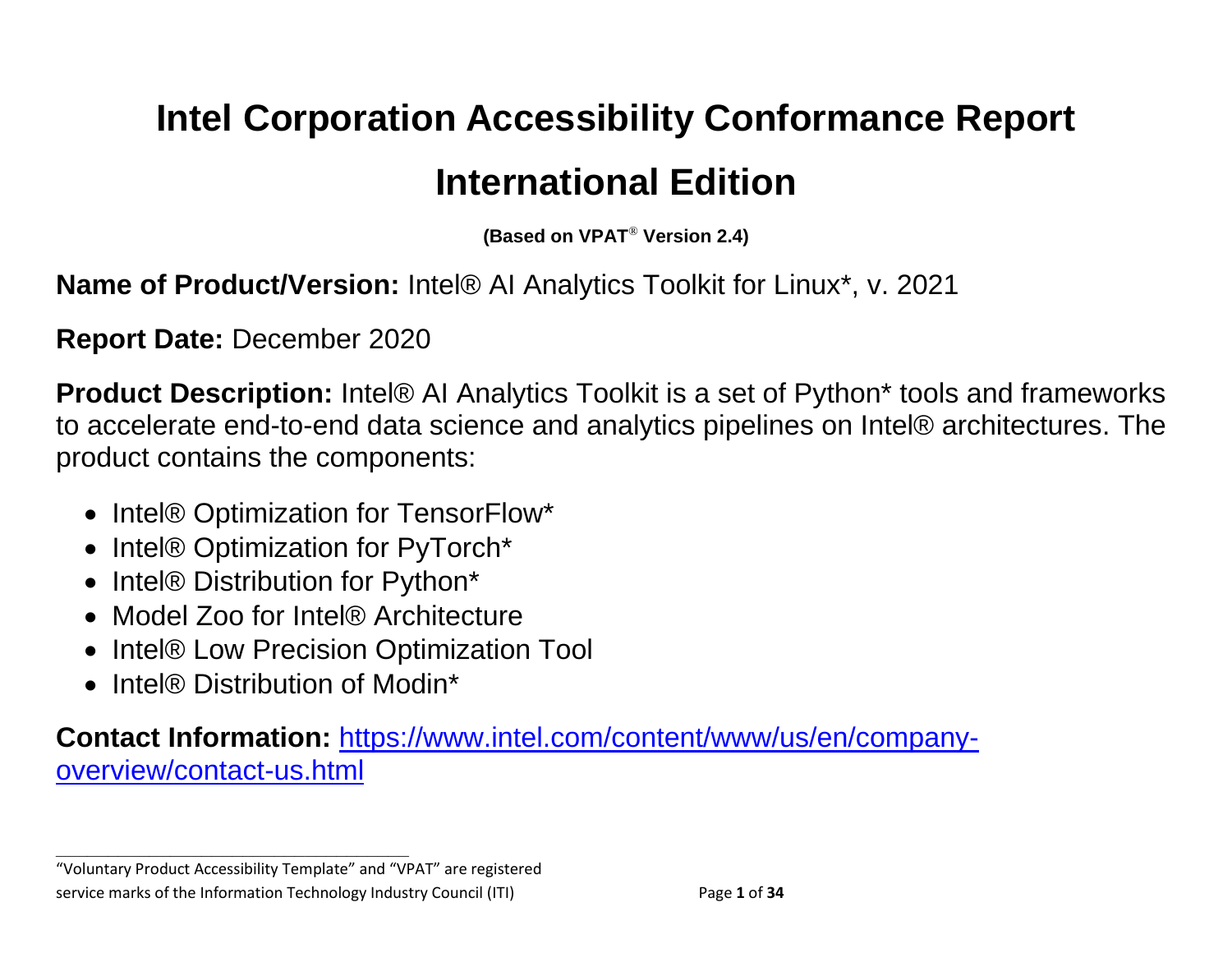**Notes:** The product`s installation program only provides GUI interface

## **Evaluation Methods Used:**

- <https://www.w3.org/WAI/WCAG21/Understanding/> **-** evaluation methods for WCAG criteria
- Platform-specific accessibility features

# **Applicable Standards/Guidelines**

This report covers the degree of conformance for the following accessibility standard/guidelines:

| <b>Standard/Guideline</b>                                                          | <b>Included In Report</b> |  |
|------------------------------------------------------------------------------------|---------------------------|--|
| <b>Web Content Accessibility Guidelines 2.0</b>                                    | Level A (Yes)             |  |
|                                                                                    | Level AA (Yes)            |  |
|                                                                                    | Level AAA (No)            |  |
| Web Content Accessibility Guidelines 2.1                                           | Level A (Yes)             |  |
|                                                                                    | Level AA (Yes)            |  |
|                                                                                    | Level AAA (No)            |  |
| Revised Section 508 standards published January 18, 2017 and corrected January 22, | Yes                       |  |
| 2018                                                                               |                           |  |
| EN 301 549 Accessibility requirements suitable for public procurement of ICT       | Yes                       |  |
| products and services in Europe, - V3.1.1 (2019-11)                                |                           |  |

## **Terms**

The terms used in the Conformance Level information are defined as follows:

• **Supports**: The functionality of the product has at least one method that meets the criterion without known defects or meets with equivalent facilitation.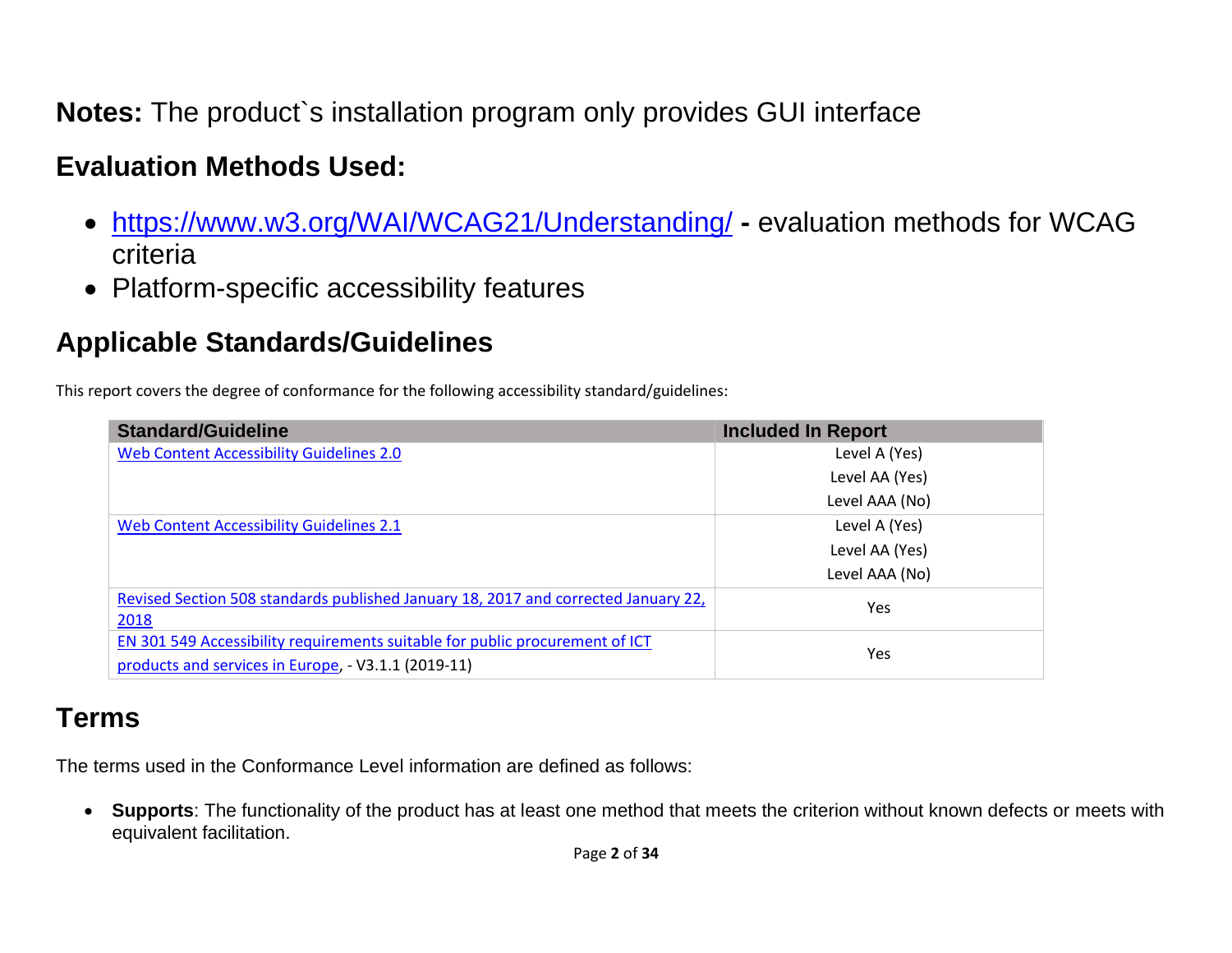- **Partially Supports**: Some functionality of the product does not meet the criterion.
- **Does Not Support**: The majority of product functionality does not meet the criterion.
- **Not Applicable**: The criterion is not relevant to the product.
- **Not Evaluated**: The product has not been evaluated against the criterion. This can be used only in WCAG 2.0 Level AAA.

# <span id="page-2-0"></span>**WCAG 2.x Report**

Tables 1 and 2 also document conformance with:

- EN 301 549: Chapter 9 Web, Sections 10.1-10.4 of Chapter 10 Non-Web documents, and Sections 11.1-11.4 and 11.8.2 of Chapter 11 - Non-Web Software (open and closed functionality), and Sections 12.1.2 and 12.2.4 of Chapter 12 – Documentation
- Revised Section 508: Chapter 5 501.1 Scope, 504.2 Content Creation or Editing, and Chapter 6 602.3 Electronic Support Documentation.

Note: When reporting on conformance with the WCAG 2.x Success Criteria, they are scoped for full pages, complete processes, and accessibility-supported ways of using technology as documented in the [WCAG 2.0 Conformance Requirements.](https://www.w3.org/TR/WCAG20/#conformance-reqs)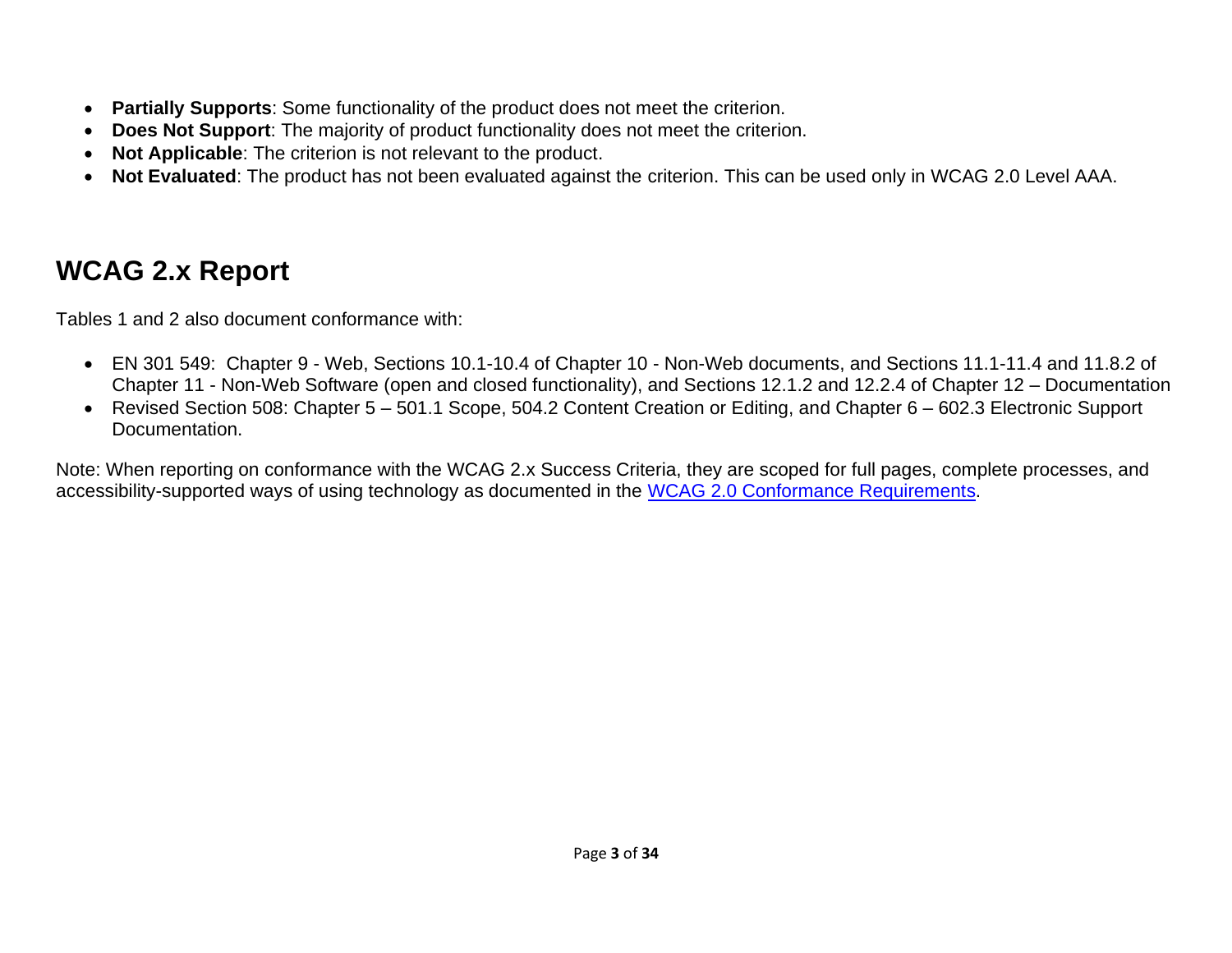## **Table 1: Success Criteria, Level A**

Notes: The product is not closed and does not have any closed functionality. The product is not the authoring tool.

| <b>Criteria</b>                                                                                                                                                                                                                                                                                                                                                                                                                                                              | <b>Conformance Level</b>                                                                     | <b>Remarks and Explanations</b>                                                                                                                                                                                                                                                                                          |
|------------------------------------------------------------------------------------------------------------------------------------------------------------------------------------------------------------------------------------------------------------------------------------------------------------------------------------------------------------------------------------------------------------------------------------------------------------------------------|----------------------------------------------------------------------------------------------|--------------------------------------------------------------------------------------------------------------------------------------------------------------------------------------------------------------------------------------------------------------------------------------------------------------------------|
| 1.1.1 Non-text Content (Level A)<br>Also applies to:<br>EN 301 549 Criteria<br>$\bullet$ 9.1.1.1 (Web)<br>10.1.1.1 (Non-web document)<br>11.1.1.1.1 (Open Functionality Software)<br>11.1.1.1.2 (Closed Functionality Software)<br>11.8.2 (Authoring Tool)<br>$\bullet$<br>12.1.2 (Product Docs)<br>12.2.4 (Support Docs)<br><b>Revised Section 508</b><br>501 (Web)(Software)<br>$\bullet$<br>504.2 (Authoring Tool)<br>602.3 (Support Docs)                                | Web: Supports<br><b>Electronic Docs: Supports</b><br>Software: Supports                      | Web: All information in video content, that is provided<br>on web part, has a text alternative<br>Electronic Docs: The electronic documentation provides<br>all information in text format or has a text alternative<br>Software: The software part provides all information in<br>text format or has a text alternative |
| 1.2.1 Audio-only and Video-only (Prerecorded) (Level A)<br>Also applies to:<br>EN 301 549 Criteria<br>9.1.2.1 (Web)<br>$\bullet$<br>10.1.2.1 (Non-web document)<br>11.1.2.1.1 (Open Functionality Software)<br>11.1.2.1.2.1 and 11.1.2.1.2.2 (Closed Software)<br>11.8.2 (Authoring Tool)<br>12.1.2 (Product Docs)<br>12.2.4 (Support Docs)<br>$\bullet$<br><b>Revised Section 508</b><br>501 (Web)(Software)<br>$\bullet$<br>504.2 (Authoring Tool)<br>602.3 (Support Docs) | Web: Not Applicable<br><b>Electronic Docs: Not</b><br>Applicable<br>Software: Not Applicable | Web: All information in video content, that is provided<br>on web part, has a text alternative<br>Electronic Docs: The electronic documentation does not<br>provide any information in audio/video format<br>Software: The software part does not provide any<br>information in audio/video format                       |
| 1.2.2 Captions (Prerecorded) (Level A)                                                                                                                                                                                                                                                                                                                                                                                                                                       | Web: Not Applicable                                                                          | Web: The web part does not provide any information in                                                                                                                                                                                                                                                                    |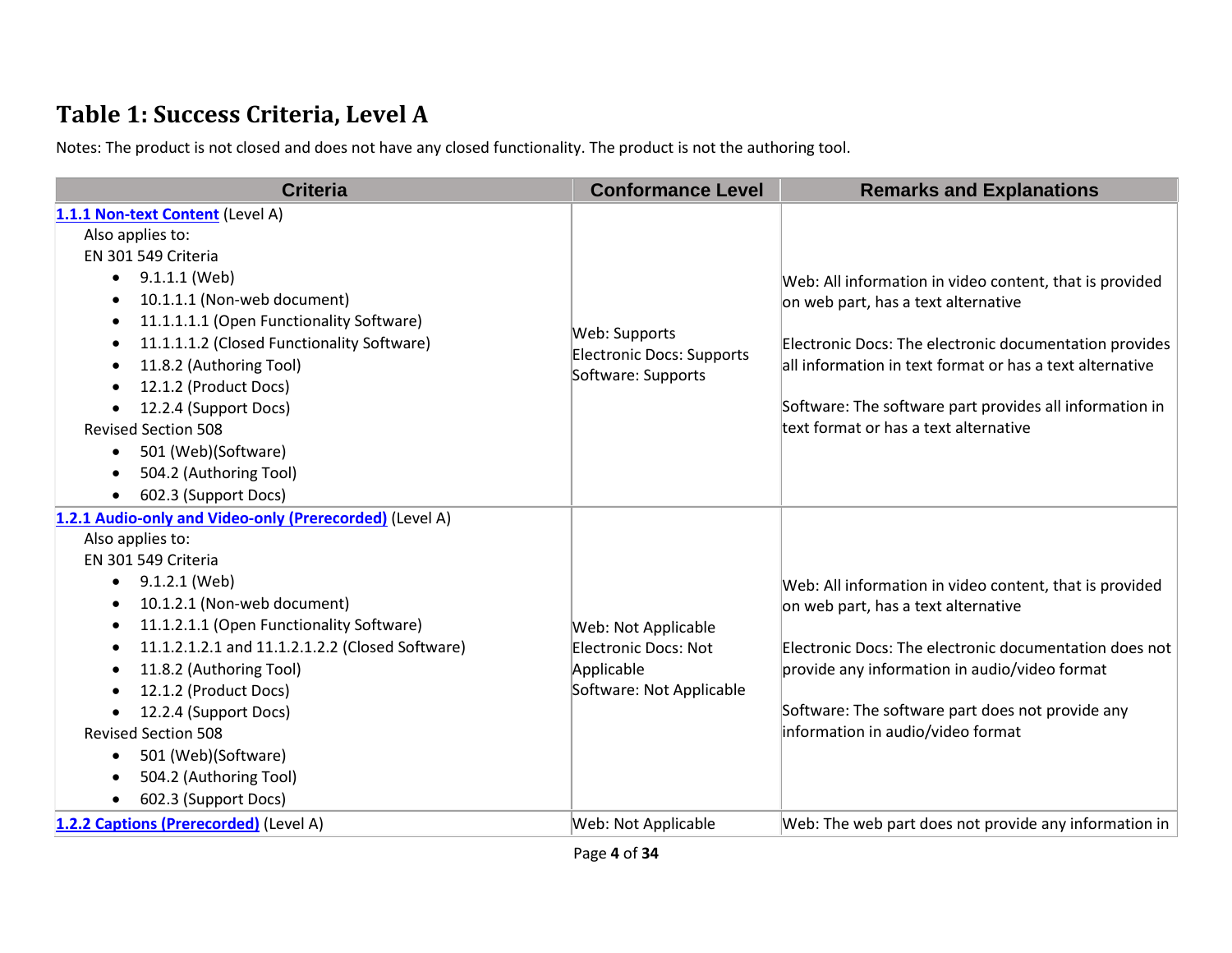| <b>Criteria</b>                                                      | <b>Conformance Level</b>           | <b>Remarks and Explanations</b>                         |
|----------------------------------------------------------------------|------------------------------------|---------------------------------------------------------|
| Also applies to:<br>EN 301 549 Criteria                              | Electronic Docs: Not<br>Applicable | audio format                                            |
| 9.1.2.2 (Web)<br>$\bullet$                                           | Software: Not Applicable           | Electronic Docs: The electronic documentation does not  |
| 10.1.2.2 (Non-web document)                                          |                                    | provide any information in audio format                 |
| 11.1.2.2 (Open Functionality Software)<br>$\bullet$                  |                                    |                                                         |
| 11.1.2.2 (Closed Software)<br>$\bullet$                              |                                    | Software: The software part does not provide any        |
| 11.8.2 (Authoring Tool)                                              |                                    | information in audio format                             |
| 12.1.2 (Product Docs)                                                |                                    |                                                         |
| 12.2.4 (Support Docs)                                                |                                    |                                                         |
| <b>Revised Section 508</b>                                           |                                    |                                                         |
| 501 (Web)(Software)<br>$\bullet$                                     |                                    |                                                         |
| 504.2 (Authoring Tool)<br>$\bullet$                                  |                                    |                                                         |
| 602.3 (Support Docs)<br>$\bullet$                                    |                                    |                                                         |
| 1.2.3 Audio Description or Media Alternative (Prerecorded) (Level A) |                                    |                                                         |
| Also applies to:                                                     |                                    |                                                         |
| EN 301 549 Criteria                                                  |                                    |                                                         |
| $\bullet$ 9.1.2.3 (Web)                                              |                                    | Web: All information in video content, that is provided |
| 10.1.2.3 (Non-web document)<br>$\bullet$                             |                                    | on web part, has a text alternative                     |
| 11.1.2.3.1 (Open Functionality Software)                             | Web: Not Applicable                |                                                         |
| 11.1.2.3.2 (Closed Software)                                         | Electronic Docs: Not               | Electronic Docs: The electronic documentation does not  |
| 11.8.2 (Authoring Tool)                                              | Applicable                         | provide any information in video format                 |
| 12.1.2 (Product Docs)                                                | Software: Not Applicable           |                                                         |
| 12.2.4 (Support Docs)<br>$\bullet$                                   |                                    | Software: The software part does not provide any        |
| <b>Revised Section 508</b>                                           |                                    | information in video format                             |
| 501 (Web)(Software)<br>$\bullet$                                     |                                    |                                                         |
| 504.2 (Authoring Tool)                                               |                                    |                                                         |
| 602.3 (Support Docs)<br>$\bullet$                                    |                                    |                                                         |
| 1.3.1 Info and Relationships (Level A)                               |                                    | Web: All sequence information on web part has the       |
| Also applies to:                                                     | Web: Supports                      | content menu                                            |
| EN 301 549 Criteria                                                  | Electronic Docs: Supports          |                                                         |
| $\bullet$ 9.1.3.1 (Web)                                              | Software: Partially Supports       | Electronic Docs: All sequence information at electronic |
| 10.1.3.1 (Non-web document)                                          |                                    | documentation has the content menu                      |
| 11.1.3.1.1 (Open Functionality Software)                             |                                    |                                                         |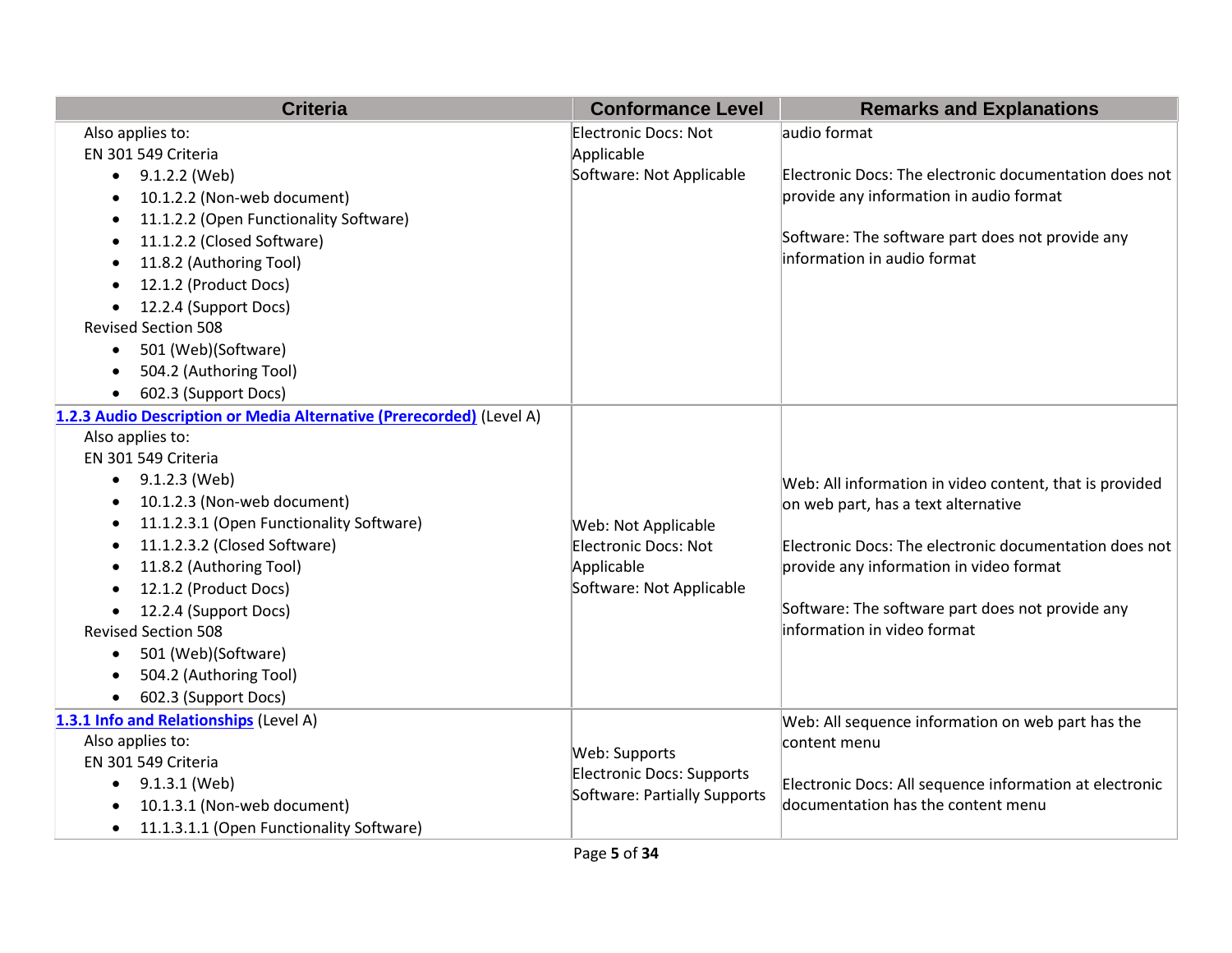| <b>Criteria</b>                                                                                                                                                                                                                                                                                                                                                                                                                       | <b>Conformance Level</b>                                                   | <b>Remarks and Explanations</b>                                                                                                                                                                                                                                                                                                                                                                                                                                                         |
|---------------------------------------------------------------------------------------------------------------------------------------------------------------------------------------------------------------------------------------------------------------------------------------------------------------------------------------------------------------------------------------------------------------------------------------|----------------------------------------------------------------------------|-----------------------------------------------------------------------------------------------------------------------------------------------------------------------------------------------------------------------------------------------------------------------------------------------------------------------------------------------------------------------------------------------------------------------------------------------------------------------------------------|
| 11.1.3.1.2 (Closed Software)<br>$\bullet$<br>11.8.2 (Authoring Tool)<br>12.1.2 (Product Docs)<br>12.2.4 (Support Docs)<br><b>Revised Section 508</b><br>501 (Web)(Software)<br>$\bullet$<br>504.2 (Authoring Tool)<br>602.3 (Support Docs)                                                                                                                                                                                            |                                                                            | Software: This criterion is only applicable for and is<br>supported by Graphical User Interface of the product's<br>installation program                                                                                                                                                                                                                                                                                                                                                |
| 1.3.2 Meaningful Sequence (Level A)<br>Also applies to:<br>EN 301 549 Criteria<br>9.1.3.2 (Web)<br>$\bullet$<br>10.1.3.2 (Non-web document)<br>11.1.3.2.1 (Open Functionality Software)<br>11.1.3.2.2 (Closed Software)<br>11.8.2 (Authoring Tool)<br>12.1.2 (Product Docs)<br>12.2.4 (Support Docs)<br><b>Revised Section 508</b><br>501 (Web)(Software)<br>$\bullet$<br>504.2 (Authoring Tool)<br>602.3 (Support Docs)<br>$\bullet$ | Web: Supports<br>Electronic Docs: Supports<br>Software: Partially Supports | Web: All sequence information on web part has the<br>content menu<br>Electronic Docs: All sequence information at electronic<br>documentation has the content menu<br>Software: This criterion is only applicable for and is<br>supported by Graphical User Interface of the product's<br>installation program                                                                                                                                                                          |
| 1.3.3 Sensory Characteristics (Level A)<br>Also applies to:<br>EN 301 549 Criteria<br>9.1.3.3 (Web)<br>10.1.3.3 (Non-web document)<br>11.1.3.3 (Open Functionality Software)<br>$\bullet$<br>11.1.3.3 (Closed Software)<br>11.8.2 (Authoring Tool)<br>12.1.2 (Product Docs)<br>12.2.4 (Support Docs)<br><b>Revised Section 508</b>                                                                                                    | Web: Supports<br>Electronic Docs: Supports<br>Software: Supports           | Web: All instructions provided on web part for<br>understanding and operating content do not rely solely<br>on sensory characteristics of components such as shape,<br>color, size, visual location, orientation, or sound<br>Electronic Docs: All instructions provided at electronic<br>documentation for understanding and operating<br>content do not rely solely on sensory characteristics of<br>components such as shape, color, size, visual location,<br>orientation, or sound |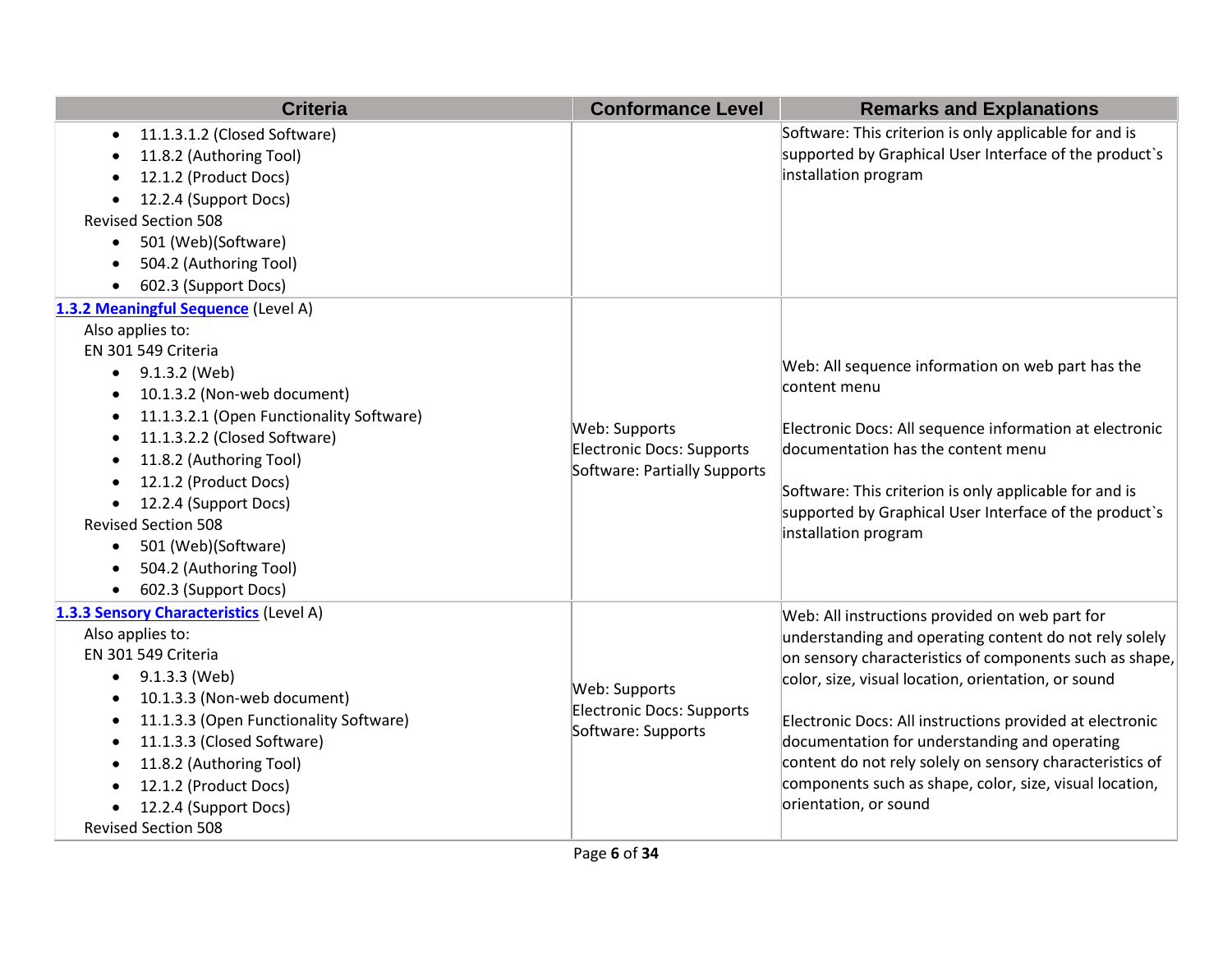| <b>Criteria</b>                                     | <b>Conformance Level</b>  | <b>Remarks and Explanations</b>                          |
|-----------------------------------------------------|---------------------------|----------------------------------------------------------|
| 501 (Web)(Software)<br>$\bullet$                    |                           | Software: All instructions provided on software part for |
| 504.2 (Authoring Tool)                              |                           | understanding and operating content do not rely solely   |
| 602.3 (Support Docs)                                |                           | on sensory characteristics of components such as shape,  |
|                                                     |                           | color, size, visual location, orientation, or sound      |
| 1.4.1 Use of Color (Level A)                        |                           |                                                          |
| Also applies to:                                    |                           | Web: Color is not used as the only visual means of       |
| EN 301 549 Criteria                                 |                           | conveying information, indicating an action, prompting   |
| 9.1.4.1 (Web)<br>$\bullet$                          |                           | a response, or distinguishing a visual element           |
| 10.1.4.1 (Non-web document)<br>$\bullet$            |                           |                                                          |
| 11.1.4.1 (Open Functionality Software)<br>$\bullet$ | Web: Supports             | Electronic Docs: Color is not used as the only visual    |
| 11.1.4.1 (Closed Software)<br>$\bullet$             | Electronic Docs: Supports | means of conveying information, indicating an action,    |
| 11.8.2 (Authoring Tool)<br>$\bullet$                | Software: Supports        | prompting a response, or distinguishing a visual element |
| 12.1.2 (Product Docs)                               |                           |                                                          |
| 12.2.4 (Support Docs)                               |                           | Software: Color is not used as the only visual means of  |
| <b>Revised Section 508</b>                          |                           | conveying information, indicating an action, prompting   |
| 501 (Web)(Software)<br>$\bullet$                    |                           | a response, or distinguishing a visual element           |
| 504.2 (Authoring Tool)<br>$\bullet$                 |                           |                                                          |
| 602.3 (Support Docs)                                |                           |                                                          |
| 1.4.2 Audio Control (Level A)                       |                           |                                                          |
| Also applies to:                                    |                           |                                                          |
| EN 301 549 Criteria                                 |                           |                                                          |
| 9.1.4.2 (Web)<br>$\bullet$                          |                           | Web: There is no audio that plays automatically on web   |
| 10.1.4.2 (Non-web document)<br>$\bullet$            |                           | part                                                     |
| 11.1.4.2 (Open Functionality Software)<br>$\bullet$ | Web: Not Applicable       | Electronic Docs: There is no audio that plays            |
| 11.1.4.2 (Closed Software)<br>$\bullet$             | Electronic Docs: Not      | automatically at electronic documentation                |
| 11.8.2 (Authoring Tool)<br>$\bullet$                | Applicable                |                                                          |
| 12.1.2 (Product Docs)                               | Software: Not Applicable  | Software: There is no audio that plays automatically on  |
| 12.2.4 (Support Docs)                               |                           | software part                                            |
| <b>Revised Section 508</b>                          |                           |                                                          |
| 501 (Web)(Software)<br>$\bullet$                    |                           |                                                          |
| 504.2 (Authoring Tool)                              |                           |                                                          |
| 602.3 (Support Docs)<br>$\bullet$                   |                           |                                                          |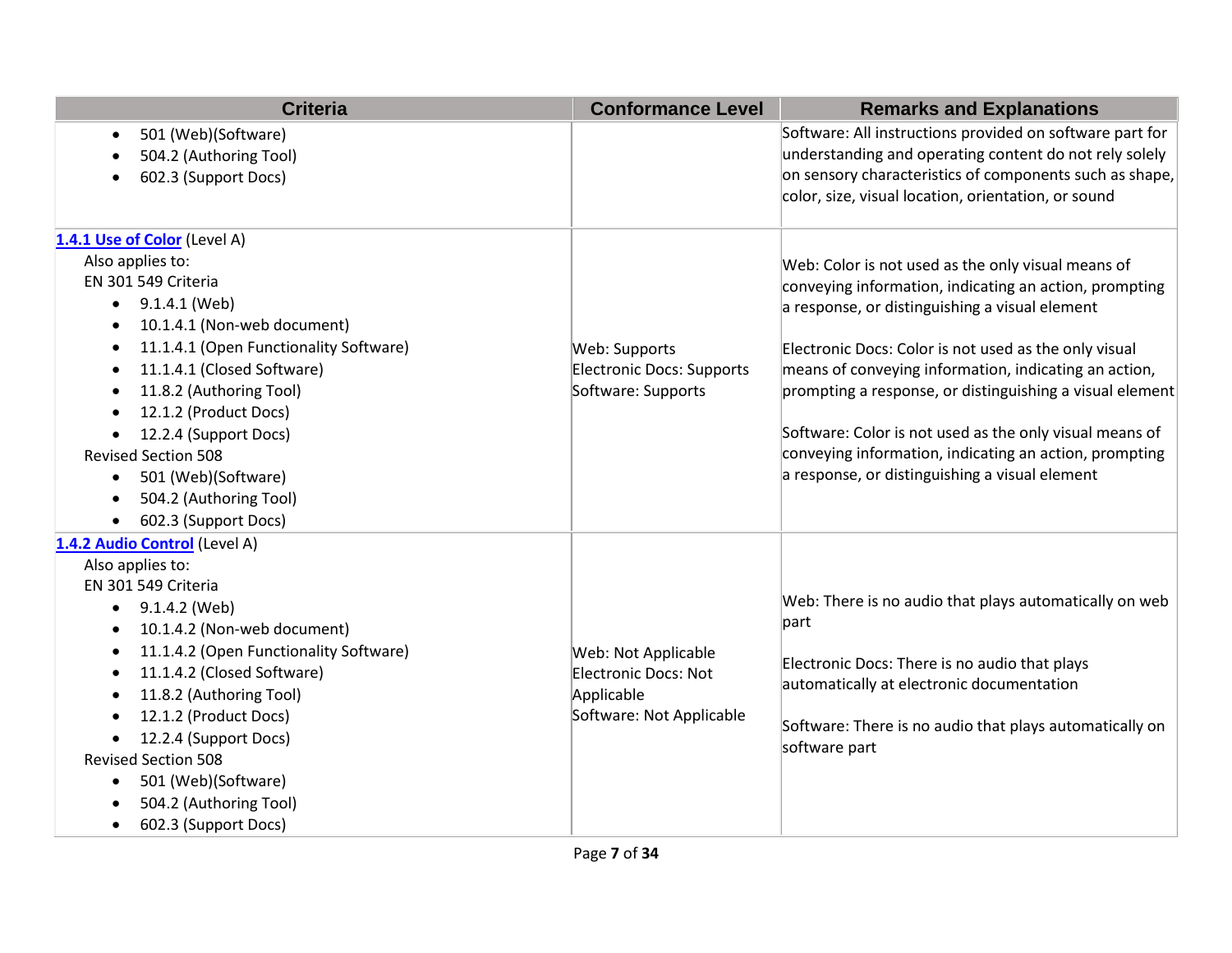| <b>Criteria</b>                                                                                                                                                                                                                                                                                                                                                                                                                                                                                 | <b>Conformance Level</b>                                                                  | <b>Remarks and Explanations</b>                                                                                                                                                                                                                                                                                                                                                                                                                                                                                                                                                       |
|-------------------------------------------------------------------------------------------------------------------------------------------------------------------------------------------------------------------------------------------------------------------------------------------------------------------------------------------------------------------------------------------------------------------------------------------------------------------------------------------------|-------------------------------------------------------------------------------------------|---------------------------------------------------------------------------------------------------------------------------------------------------------------------------------------------------------------------------------------------------------------------------------------------------------------------------------------------------------------------------------------------------------------------------------------------------------------------------------------------------------------------------------------------------------------------------------------|
| 2.1.1 Keyboard (Level A)<br>Also applies to:<br>EN 301 549 Criteria<br>9.2.1.1 (Web)<br>٠<br>10.2.1.1 (Non-web document)<br>$\bullet$<br>11.2.1.1.1 (Open Functionality Software)<br>$\bullet$<br>11.2.1.1.2 (Closed Software)<br>$\bullet$<br>11.8.2 (Authoring Tool)<br>$\bullet$<br>12.1.2 (Product Docs)<br>12.2.4 (Support Docs)<br><b>Revised Section 508</b><br>501 (Web)(Software)<br>$\bullet$<br>504.2 (Authoring Tool)<br>$\bullet$<br>602.3 (Support Docs)                          | Web: Supports<br>Electronic Docs: Supports<br>Software: Supports                          | Web: All functionality of the content is operable through<br>a keyboard interface without requiring specific timings<br>for individual keystrokes<br>Electronic Docs: All functionality of the content is<br>operable through a keyboard interface without<br>requiring specific timings for individual keystrokes<br>Software: All functionality of the content is operable<br>through a keyboard interface without requiring specific<br>timings for individual keystrokes through platform<br>features that are defined in the platform documentation<br>as accessibility features |
| 2.1.2 No Keyboard Trap (Level A)<br>Also applies to:<br>EN 301 549 Criteria<br>9.2.1.2 (Web)<br>$\bullet$<br>10.2.1.2 (Non-web document)<br>$\bullet$<br>11.2.1.2 (Open Functionality Software)<br>$\bullet$<br>11.2.1.2 (Closed Software)<br>$\bullet$<br>11.8.2 (Authoring Tool)<br>$\bullet$<br>12.1.2 (Product Docs)<br>12.2.4 (Support Docs)<br><b>Revised Section 508</b><br>501 (Web)(Software)<br>$\bullet$<br>504.2 (Authoring Tool)<br>$\bullet$<br>602.3 (Support Docs)<br>$\bullet$ | Web: Supports<br>Electronic Docs: Supports<br>Software: Supports                          | Web: There is nothing in web part that will cause the<br>keyboard trap<br>Electronic Docs: There is nothing in electronic docs that<br>will cause the keyboard trap<br>Software: There is nothing in the product that will cause<br>the keyboard trap                                                                                                                                                                                                                                                                                                                                 |
| 2.1.4 Character Key Shortcuts (Level A 2.1 only)<br>Also applies to:<br>EN 301 549 Criteria<br>9.2.1.4 (Web)<br>10.2.1.4 (Non-web document)<br>$\bullet$                                                                                                                                                                                                                                                                                                                                        | Web: Not Applicable<br>Electronic Docs: Not<br>Applicable<br>Software: Partially Supports | Web: There is no specific keyboard shortcut in web<br>Electronic Docs: There is no specific keyboard shortcut<br>lin electronic docs                                                                                                                                                                                                                                                                                                                                                                                                                                                  |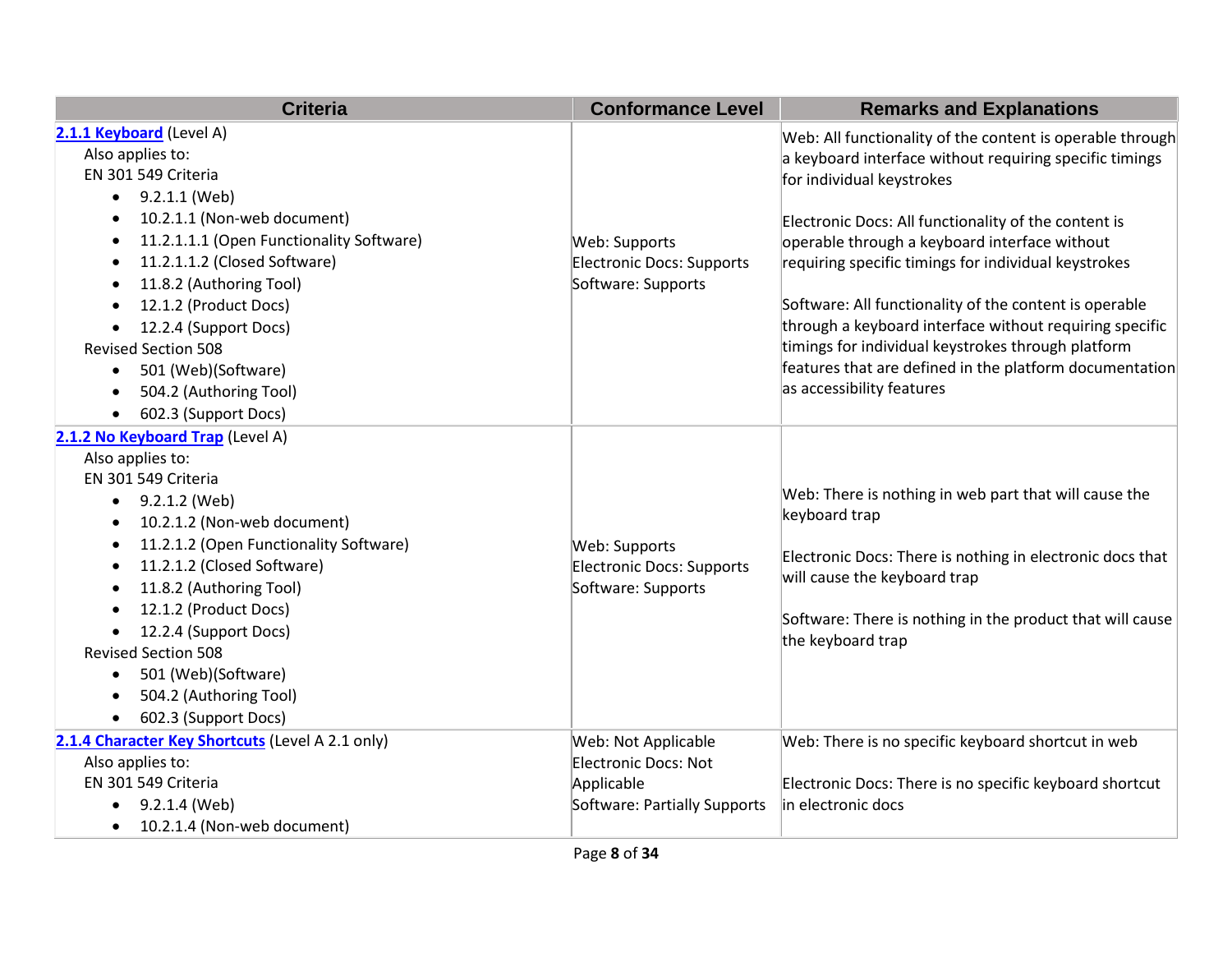| <b>Criteria</b>                                       | <b>Conformance Level</b>  | <b>Remarks and Explanations</b>                            |
|-------------------------------------------------------|---------------------------|------------------------------------------------------------|
| 11.2.1.4.1 (Open Functionality Software)<br>$\bullet$ |                           | Software: This criterion is only applicable for and is     |
| 11.2.1.4.2 (Closed Software)                          |                           | supported by Graphical User Interface of the product's     |
| 11.8.2 (Authoring Tool)                               |                           | installation program                                       |
| 12.1.2 (Product Docs)                                 |                           |                                                            |
| 12.2.4 (Support Docs)                                 |                           |                                                            |
| Revised Section 508 - Does not apply                  |                           |                                                            |
| 2.2.1 Timing Adjustable (Level A)                     |                           |                                                            |
| Also applies to:                                      |                           |                                                            |
| EN 301 549 Criteria                                   |                           |                                                            |
| $\bullet$ 9.2.2.1 (Web)                               |                           |                                                            |
| 10.2.2.1 (Non-web document)<br>$\bullet$              |                           | Web: There is no time limited content                      |
| 11.2.2.1 (Open Functionality Software)                | Web: Supports             |                                                            |
| 11.2.2.1 (Closed Software)<br>٠                       | Electronic Docs: Supports | Electronic Docs: There is no time limited content          |
| 11.8.2 (Authoring Tool)                               | Software: Supports        |                                                            |
| 12.1.2 (Product Docs)                                 |                           | Software: There is no time limited content                 |
| 12.2.4 (Support Docs)<br>$\bullet$                    |                           |                                                            |
| <b>Revised Section 508</b>                            |                           |                                                            |
| 501 (Web)(Software)<br>$\bullet$                      |                           |                                                            |
| 504.2 (Authoring Tool)                                |                           |                                                            |
| 602.3 (Support Docs)<br>$\bullet$                     |                           |                                                            |
| 2.2.2 Pause, Stop, Hide (Level A)                     |                           | Web: There is no moving, blinking or scrolling             |
| Also applies to:                                      |                           | information that starts automatically or auto-updating     |
| EN 301 549 Criteria                                   |                           | information that starts automatically.                     |
| 9.2.2.2 (Web)<br>$\bullet$                            |                           |                                                            |
| 10.2.2.2 (Non-web document)                           | Web: Supports             | Electronic Docs: There is no moving, blinking or scrolling |
| 11.2.2.2 (Open Functionality Software)                | Electronic Docs: Supports | information that starts automatically or auto-updating     |
| 11.2.2.2 (Closed Software)                            | Software: Supports        | information that starts automatically.                     |
| 11.8.2 (Authoring Tool)<br>$\bullet$                  |                           |                                                            |
| 12.1.2 (Product Docs)                                 |                           | Software: There is no moving, blinking or scrolling        |
| 12.2.4 (Support Docs)                                 |                           | information that starts automatically. The GUI installer   |
| <b>Revised Section 508</b>                            |                           | contains auto-updating information that starts             |
| 501 (Web)(Software)                                   |                           | automatically, but it's not presented in parallel with     |
| 504.2 (Authoring Tool)<br>$\bullet$                   |                           | other content                                              |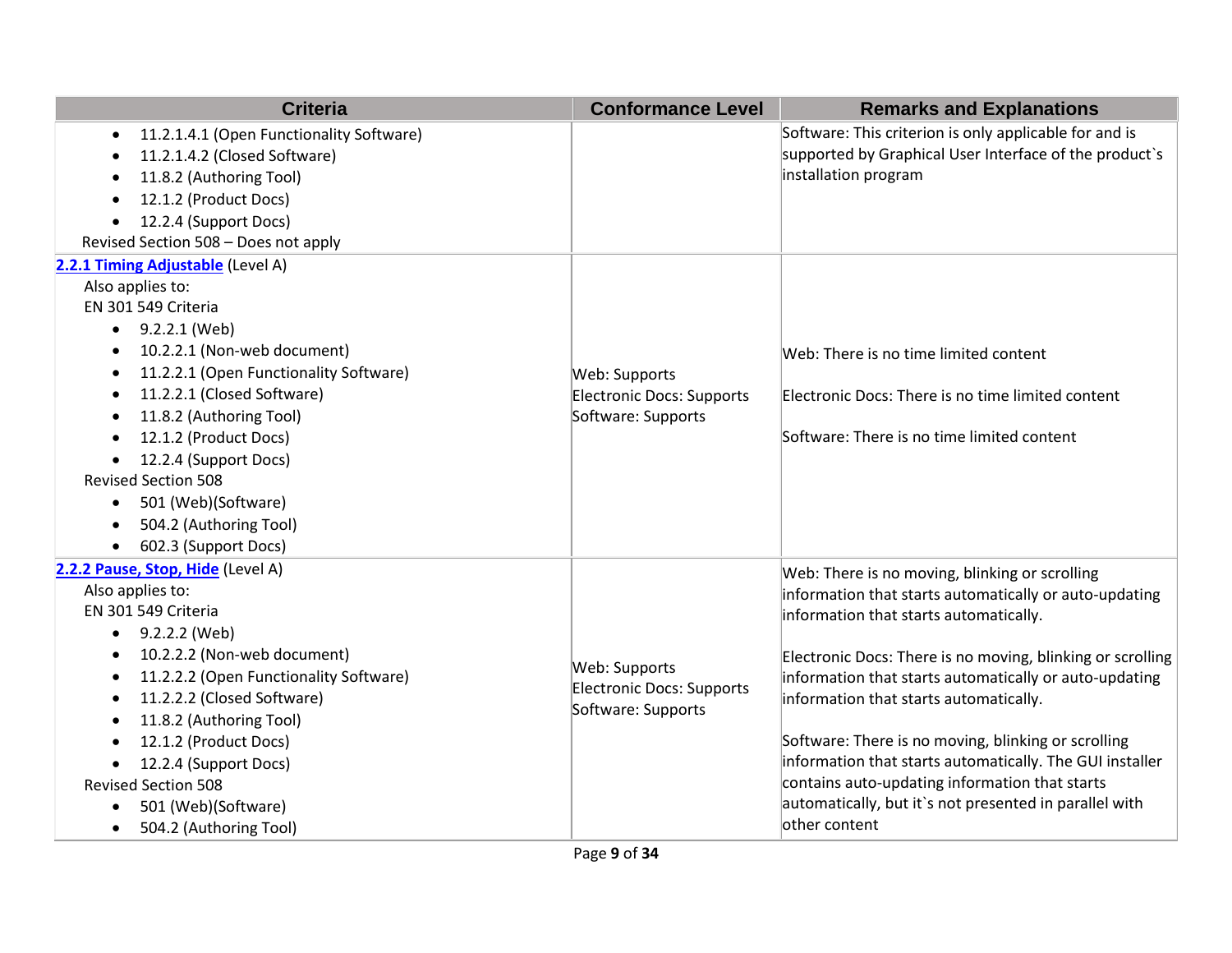| <b>Criteria</b>                                                                                                                                                                                                                                                                                                                                                                                                                                                                                                                                                                                                                 | <b>Conformance Level</b>                                                | <b>Remarks and Explanations</b>                                                                                                                                                                                                                                                                                   |
|---------------------------------------------------------------------------------------------------------------------------------------------------------------------------------------------------------------------------------------------------------------------------------------------------------------------------------------------------------------------------------------------------------------------------------------------------------------------------------------------------------------------------------------------------------------------------------------------------------------------------------|-------------------------------------------------------------------------|-------------------------------------------------------------------------------------------------------------------------------------------------------------------------------------------------------------------------------------------------------------------------------------------------------------------|
| 602.3 (Support Docs)<br>$\bullet$                                                                                                                                                                                                                                                                                                                                                                                                                                                                                                                                                                                               |                                                                         |                                                                                                                                                                                                                                                                                                                   |
| 2.3.1 Three Flashes or Below Threshold (Level A)<br>Also applies to:<br>EN 301 549 Criteria<br>$\bullet$ 9.2.3.1 (Web)<br>10.2.3.1 (Non-web document)<br>11.2.3.1 (Open Functionality Software)<br>$\bullet$<br>11.2.3.1 (Closed Software)<br>$\bullet$<br>11.8.2 (Authoring Tool)<br>$\bullet$<br>12.1.2 (Product Docs)<br>$\bullet$<br>12.2.4 (Support Docs)<br><b>Revised Section 508</b><br>501 (Web)(Software)<br>$\bullet$<br>504.2 (Authoring Tool)<br>$\bullet$<br>602.3 (Support Docs)<br>$\bullet$                                                                                                                    | Web: Supports<br>Electronic Docs: Supports<br>Software: Supports        | Web: Web pages do not contain flashing or blinking text<br>or objects or any other elements<br>Electronic Docs: Electronic Docs do not contain flashing<br>or blinking text or objects or any other elements<br>Software: Software does not contain flashing or blinking<br>text or objects or any other elements |
| 2.4.1 Bypass Blocks (Level A)<br>Also applies to:<br>EN 301 549 Criteria<br>$\bullet$ 9.2.4.1 (Web)<br>10.2.4.1 (Non-web document) - Does not apply<br>$\bullet$<br>11.2.4.1 (Open Functionality Software) - Does not apply<br>$\bullet$<br>11.2.4.1 (Closed Software) - Does not apply<br>$\bullet$<br>11.8.2 (Authoring Tool)<br>$\bullet$<br>12.1.2 (Product Docs)<br>$\bullet$<br>12.2.4 (Support Docs)<br><b>Revised Section 508</b><br>501 (Web)(Software) – Does not apply to non-web software<br>$\bullet$<br>504.2 (Authoring Tool)<br>$\bullet$<br>602.3 (Support Docs) – Does not apply to non-web docs<br>$\bullet$ | Web: Supports<br>Electronic Docs: Supports                              | Web: All web pages have the navigation bar that allows<br>to jump to the target block<br>Electronic Docs: All electronic docs have the navigation<br>bar that allows to jump to the target block                                                                                                                  |
| 2.4.2 Page Titled (Level A)<br>Also applies to:<br>EN 301 549 Criteria                                                                                                                                                                                                                                                                                                                                                                                                                                                                                                                                                          | Web: Supports<br><b>Electronic Docs: Supports</b><br>Software: Supports | Web: All web pages have the title<br>Electronic Docs: All electronic docs have the title                                                                                                                                                                                                                          |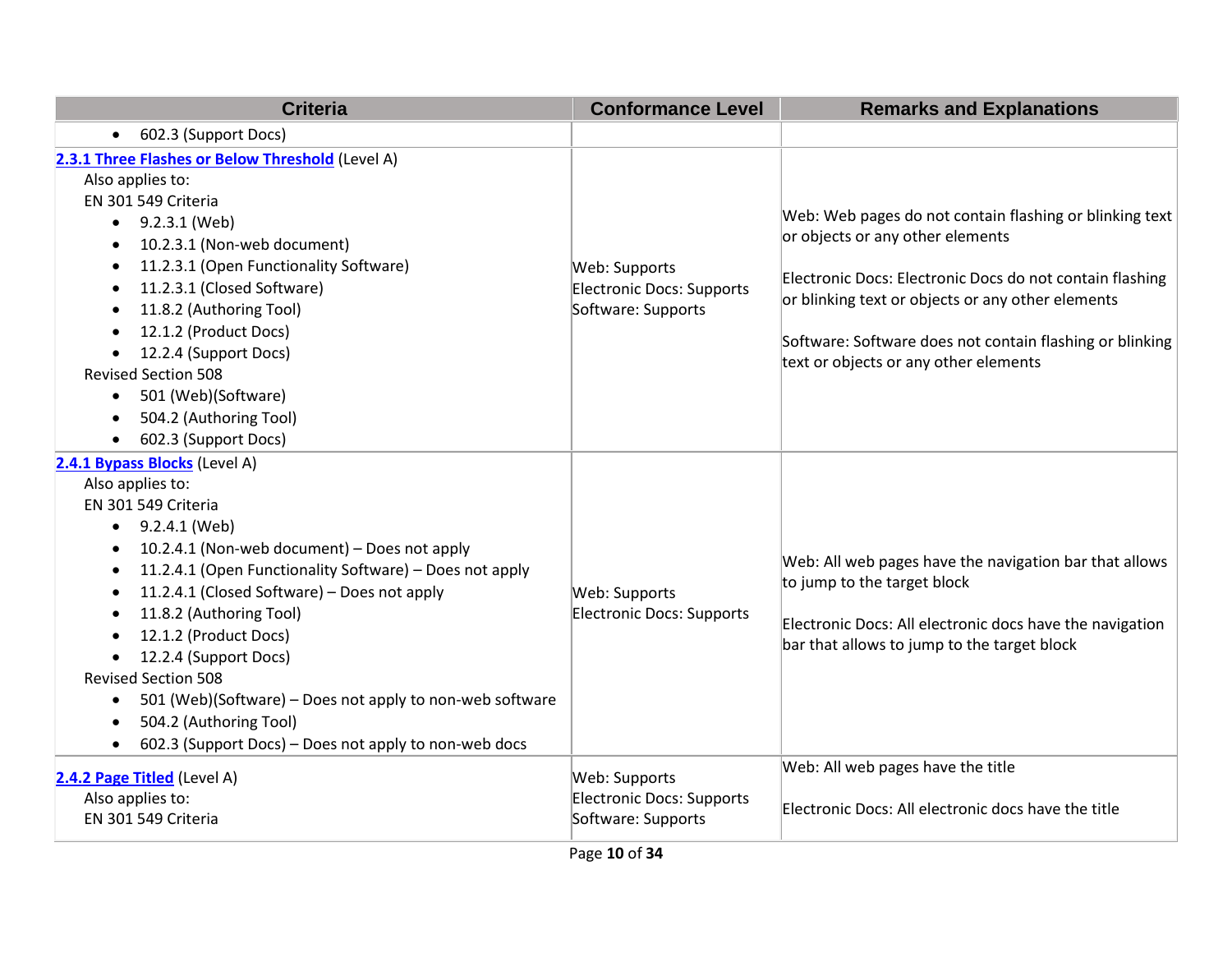| <b>Criteria</b>                                                                                                                                                                                                                                                                                                                                                                                                                        | <b>Conformance Level</b>                                                   | <b>Remarks and Explanations</b>                                                                                                                                                                                                                                                                                                                                                                                                                                               |
|----------------------------------------------------------------------------------------------------------------------------------------------------------------------------------------------------------------------------------------------------------------------------------------------------------------------------------------------------------------------------------------------------------------------------------------|----------------------------------------------------------------------------|-------------------------------------------------------------------------------------------------------------------------------------------------------------------------------------------------------------------------------------------------------------------------------------------------------------------------------------------------------------------------------------------------------------------------------------------------------------------------------|
| 9.2.4.2 (Web)<br>٠<br>10.2.4.2 (Non-web document)<br>11.2.4.2 (Open Functionality Software) - Does not apply<br>11.2.4.2 (Closed Software) - Does not apply<br>$\bullet$<br>11.8.2 (Authoring Tool)<br>12.1.2 (Product Docs)<br>12.2.4 (Support Docs)<br><b>Revised Section 508</b><br>501 (Web)(Software)<br>$\bullet$<br>504.2 (Authoring Tool)<br>602.3 (Support Docs)                                                              |                                                                            | Software: All GUI pages in software part have the title                                                                                                                                                                                                                                                                                                                                                                                                                       |
| 2.4.3 Focus Order (Level A)<br>Also applies to:<br>EN 301 549 Criteria<br>9.2.4.3 (Web)<br>$\bullet$<br>10.2.4.3 (Non-web document)<br>$\bullet$<br>11.2.4.3 (Open Functionality Software)<br>11.2.4.3 (Closed Software)<br>11.8.2 (Authoring Tool)<br>12.1.2 (Product Docs)<br>12.2.4 (Support Docs)<br>$\bullet$<br><b>Revised Section 508</b><br>501 (Web)(Software)<br>$\bullet$<br>504.2 (Authoring Tool)<br>602.3 (Support Docs) | Web: Supports<br>Electronic Docs: Supports<br>Software: Partially Supports | Web: Each web page has the content tree that allows<br>user navigate by the up and down key in an order that<br>preserves meaning and operability<br>Electronic Docs: Each electronic docs page has the<br>content tree that allows user navigate by the up and<br>down key in an order that preserves meaning and<br>operability<br>Software: This criterion is only applicable for and is<br>supported by Graphical User Interface of the product's<br>installation program |
| 2.4.4 Link Purpose (In Context) (Level A)<br>Also applies to:<br>EN 301 549 Criteria<br>$\bullet$ 9.2.4.4 (Web)<br>10.2.4.4 (Non-web document)<br>11.2.4.4 (Open Functionality Software)<br>11.2.4.4 (Closed Software<br>11.8.2 (Authoring Tool)<br>$\bullet$                                                                                                                                                                          | Web: Supports<br>Electronic Docs: Supports<br>Software: Supports           | Web: All links on web pages contains text that gives a<br>purpose of the link<br>Electronic Docs: All links in electronic docs contains text<br>that gives a purpose of the link<br>Software: All links in the product contains text that gives<br>a purpose of the link                                                                                                                                                                                                      |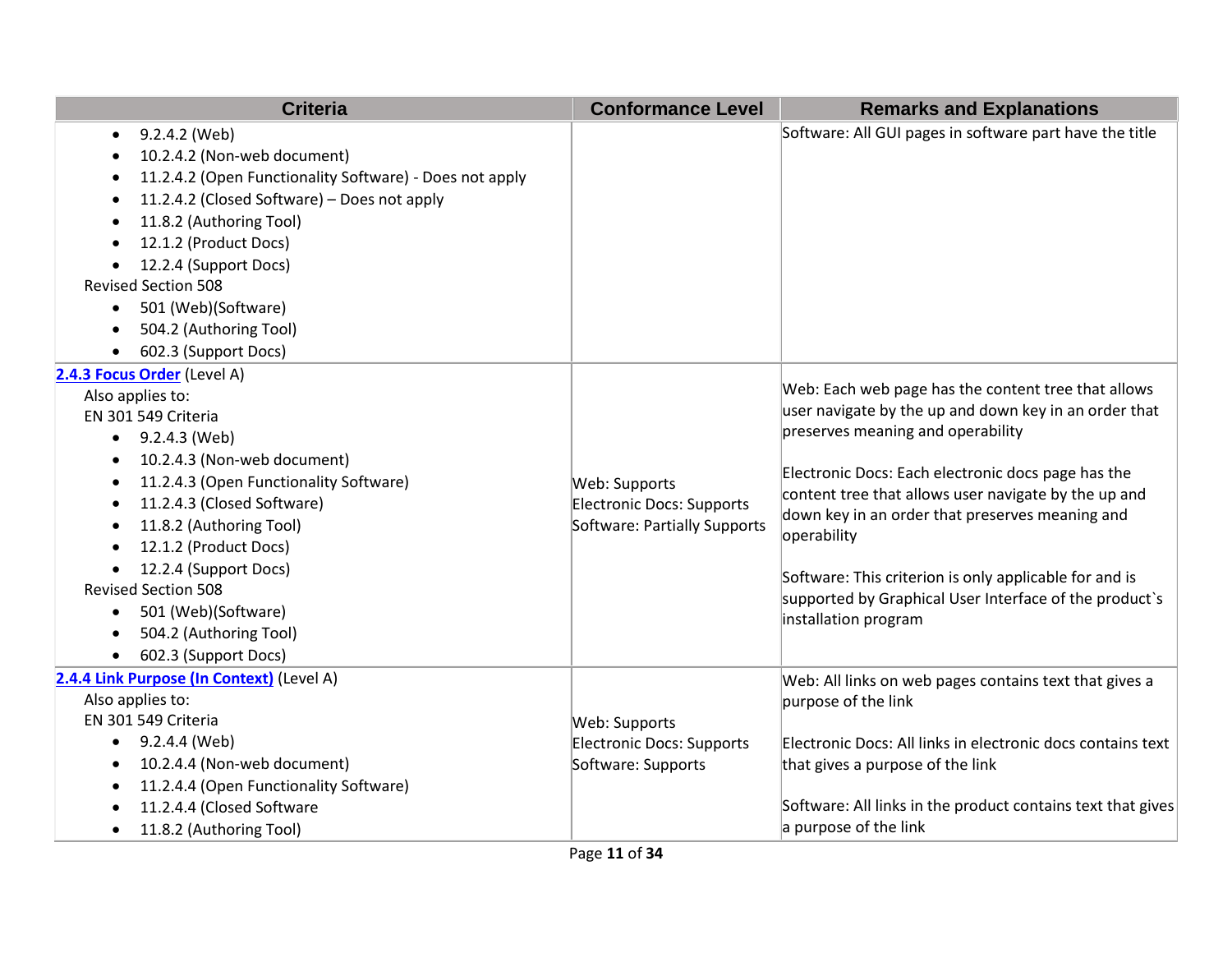| <b>Criteria</b>                               | <b>Conformance Level</b>         | <b>Remarks and Explanations</b>                        |
|-----------------------------------------------|----------------------------------|--------------------------------------------------------|
| 12.1.2 (Product Docs)<br>$\bullet$            |                                  |                                                        |
| 12.2.4 (Support Docs)                         |                                  |                                                        |
| <b>Revised Section 508</b>                    |                                  |                                                        |
| 501 (Web)(Software)<br>$\bullet$              |                                  |                                                        |
| 504.2 (Authoring Tool)<br>$\bullet$           |                                  |                                                        |
| 602.3 (Support Docs)                          |                                  |                                                        |
| 2.5.1 Pointer Gestures (Level A 2.1 only)     |                                  |                                                        |
| Also applies to:                              |                                  | Web: Gestures are not required to operate the web      |
| EN 301 549 Criteria                           |                                  | content                                                |
| $\bullet$ 9.2.5.1 (Web)                       | Web: Not Applicable              |                                                        |
| 10.2.5.1 (Non-web document)                   | Electronic Docs: Not             | Electronic Docs: Gestures are not required to operate  |
| 11.2.5.1 (Open Functionality Software)<br>٠   | Applicable                       | the electronic docs                                    |
| 11.2.5.1 (Closed Software)                    | Software: Not Applicable         |                                                        |
| 11.8.2 (Authoring Tool)                       |                                  | Software: Gestures are not required to operate the     |
| 12.1.2 (Product Docs)<br>$\bullet$            |                                  | product                                                |
| 12.2.4 (Support Docs)<br>$\bullet$            |                                  |                                                        |
| Revised Section 508 - Does not apply          |                                  |                                                        |
| 2.5.2 Pointer Cancellation (Level A 2.1 only) |                                  |                                                        |
| Also applies to:                              |                                  | Web: The down-event of the pointer is not used to      |
| EN 301 549 Criteria                           |                                  | execute any part of the function                       |
| $\bullet$ 9.2.5.2 (Web)                       | Web: Supports                    |                                                        |
| 10.2.5.2 (Non-web document)<br>٠              | <b>Electronic Docs: Supports</b> | Electronic Docs: The down-event of the pointer is not  |
| 11.2.5.2 (Open Functionality Software)        | Software: Supports               | used to execute any part of the function               |
| 11.2.5.2 (Closed Software)                    |                                  |                                                        |
| 11.8.2 (Authoring Tool)<br>$\bullet$          |                                  | Software: The down-event of the pointer is not used to |
| 12.1.2 (Product Docs)                         |                                  | execute any part of the function                       |
| 12.2.4 (Support Docs)<br>$\bullet$            |                                  |                                                        |
| Revised Section 508 - Does not apply          |                                  |                                                        |
| 2.5.3 Label in Name (Level A 2.1 only)        | Web: Supports                    | Web: Accessible name on web pages matches visible      |
| Also applies to:                              | <b>Electronic Docs: Supports</b> | label or starts with it                                |
| EN 301 549 Criteria                           | Software: Partially Supports     |                                                        |
| 9.2.5.3 (Web)<br>$\bullet$                    |                                  | Electronic Docs: Accessible name on electronic docs    |
| 10.2.5.3 (Non-web document)<br>$\bullet$      |                                  | matches visible label or starts with it                |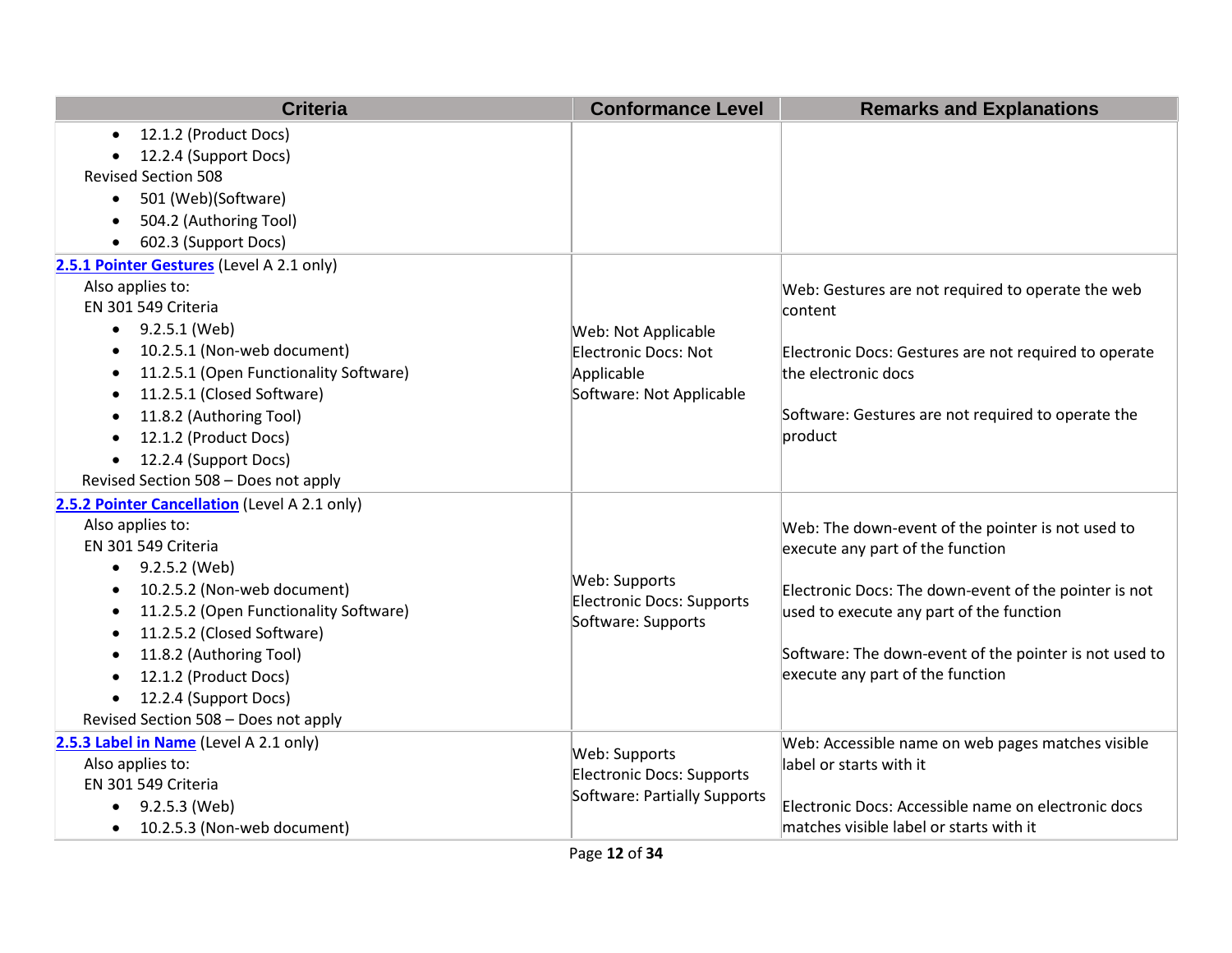| <b>Criteria</b>                                                                                                                                                                                                                                                                                                                                                                                                                                                | <b>Conformance Level</b>                                                              | <b>Remarks and Explanations</b>                                                                                                                                                                                                                                                                                                                                          |
|----------------------------------------------------------------------------------------------------------------------------------------------------------------------------------------------------------------------------------------------------------------------------------------------------------------------------------------------------------------------------------------------------------------------------------------------------------------|---------------------------------------------------------------------------------------|--------------------------------------------------------------------------------------------------------------------------------------------------------------------------------------------------------------------------------------------------------------------------------------------------------------------------------------------------------------------------|
| 11.2.5.3.1 (Open Functionality Software)<br>11.2.5.3.2 (Closed Software)<br>11.8.2 (Authoring Tool)<br>12.1.2 (Product Docs)<br>12.2.4 (Support Docs)<br>$\bullet$<br>Revised Section 508 - Does not apply                                                                                                                                                                                                                                                     |                                                                                       | Software: This criterion is only applicable for and is<br>supported by Graphical User Interface of the product's<br>installation program                                                                                                                                                                                                                                 |
| 2.5.4 Motion Actuation (Level A 2.1 only)<br>Also applies to:<br>EN 301 549 Criteria<br>$\bullet$ 9.2.5.4 (Web)<br>10.2.5.4 (Non-web document)<br>11.2.5.4 (Open Functionality Software)<br>$\bullet$<br>11.2.5.4 (Closed Software)<br>٠<br>11.8.2 (Authoring Tool)<br>12.1.2 (Product Docs)<br>12.2.4 (Support Docs)<br>Revised Section 508 - Does not apply                                                                                                  | Web: Not Applicable<br>Electronic Docs: Not<br>Applicable<br>Software: Not Applicable | Web: A user's and a device's motions are not required<br>to operate the product<br>Electronic Docs: A user's and a device's motions are not<br>required to operate the product<br>Software: A user's and a device's motions are not<br>required to operate the product                                                                                                   |
| 3.1.1 Language of Page (Level A)<br>Also applies to:<br>EN 301 549 Criteria<br>$\bullet$ 9.3.1.1 (Web)<br>10.3.1.1 (Non-web document)<br>11.3.1.1.1 (Open Functionality Software)<br>11.3.1.1.2 (Closed Software)<br>11.8.2 (Authoring Tool)<br>$\bullet$<br>12.1.2 (Product Docs)<br>$\bullet$<br>12.2.4 (Support Docs)<br>$\bullet$<br><b>Revised Section 508</b><br>501 (Web)(Software)<br>٠<br>504.2 (Authoring Tool)<br>602.3 (Support Docs)<br>$\bullet$ | Web: Supports<br>Electronic Docs: Supports<br>Software: Supports                      | Web: The language of the web page is determinable by<br>the lang attribute on the HTML element. The default<br>language is English.<br>Electronic Docs: The language of the electronic docs is<br>determinable by the lang attribute on the HTML<br>element. The default language is English.<br>Software: The text in software is presented on English<br>language only |
| 3.2.1 On Focus (Level A)<br>Also applies to:                                                                                                                                                                                                                                                                                                                                                                                                                   | Web: Supports<br>Electronic Docs: Supports                                            | Web: There is no UI components on web pages that<br>changes the context when receives the focus                                                                                                                                                                                                                                                                          |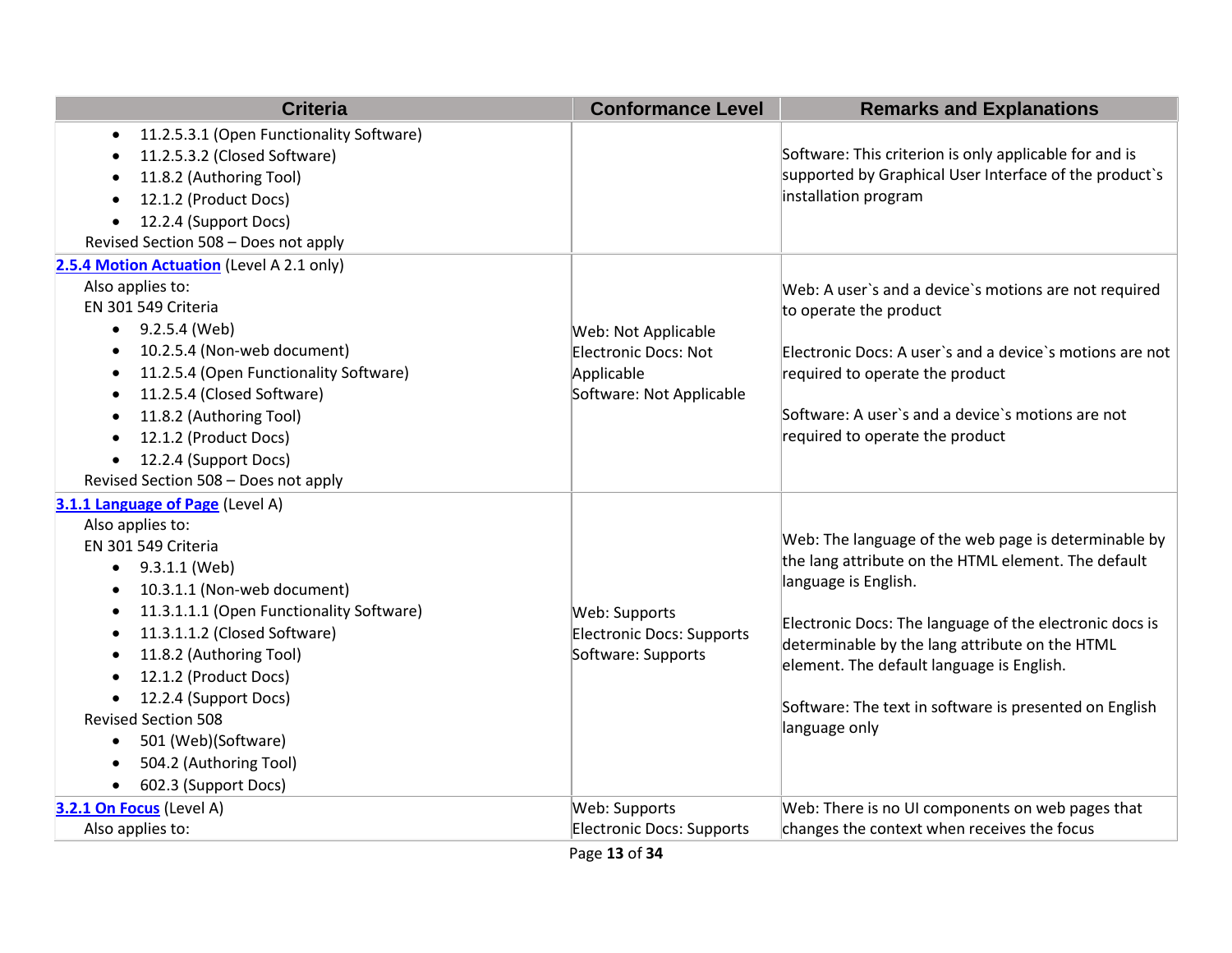| <b>Criteria</b>                          | <b>Conformance Level</b>         | <b>Remarks and Explanations</b>                            |
|------------------------------------------|----------------------------------|------------------------------------------------------------|
| EN 301 549 Criteria                      | Software: Supports               |                                                            |
| 9.3.2.1 (Web)                            |                                  | Electronic Docs: There is no UI components on              |
| 10.3.2.1 (Non-web document)              |                                  | electronic docs that changes the context when receives     |
| 11.3.2.1 (Open Functionality Software)   |                                  | the focus                                                  |
| 11.3.2.1 (Closed Software)               |                                  |                                                            |
| 11.8.2 (Authoring Tool)                  |                                  | Software: There is no UI components in the product that    |
| 12.1.2 (Product Docs)                    |                                  | changes the context when receives the focus                |
| 12.2.4 (Support Docs)                    |                                  |                                                            |
| <b>Revised Section 508</b>               |                                  |                                                            |
| 501 (Web)(Software)<br>$\bullet$         |                                  |                                                            |
| 504.2 (Authoring Tool)                   |                                  |                                                            |
| 602.3 (Support Docs)                     |                                  |                                                            |
| 3.2.2 On Input (Level A)                 |                                  |                                                            |
| Also applies to:                         |                                  |                                                            |
| EN 301 549 Criteria                      |                                  | Web: There is no UI components on web pages that           |
| 9.3.2.2 (Web)<br>$\bullet$               |                                  | changes the context when its setting is changed            |
| 10.3.2.2 (Non-web document)              |                                  |                                                            |
| 11.3.2.2 (Open Functionality Software)   | Web: Supports                    | Electronic Docs: There is no UI components on              |
| 11.3.2.2 (Closed Software)               | <b>Electronic Docs: Supports</b> | electronic docs that changes the context when its          |
| 11.8.2 (Authoring Tool)                  | Software: Supports               | setting is changed                                         |
| 12.1.2 (Product Docs)                    |                                  |                                                            |
| 12.2.4 (Support Docs)                    |                                  | Software: There is no UI components in the product that    |
| <b>Revised Section 508</b>               |                                  | changes the context when its setting is changed            |
| 501 (Web)(Software)<br>$\bullet$         |                                  |                                                            |
| 504.2 (Authoring Tool)                   |                                  |                                                            |
| 602.3 (Support Docs)                     |                                  |                                                            |
| 3.3.1 Error Identification (Level A)     |                                  | Web: When any of the form submission contains the          |
| Also applies to:                         | Web: Supports                    | automatically identified input error, this form is         |
| EN 301 549 Criteria                      | <b>Electronic Docs: Not</b>      | identified, and the error is described to the user in text |
| $\bullet$ 9.3.3.1 (Web)                  | Applicable                       |                                                            |
| 10.3.3.1 (Non-web document)              | Software: Supports               | Electronic Docs: There is no any form submission on        |
| 11.3.3.1.1 (Open Functionality Software) |                                  | electronic docs                                            |
| 11.3.3.1.2 (Closed Software)             |                                  |                                                            |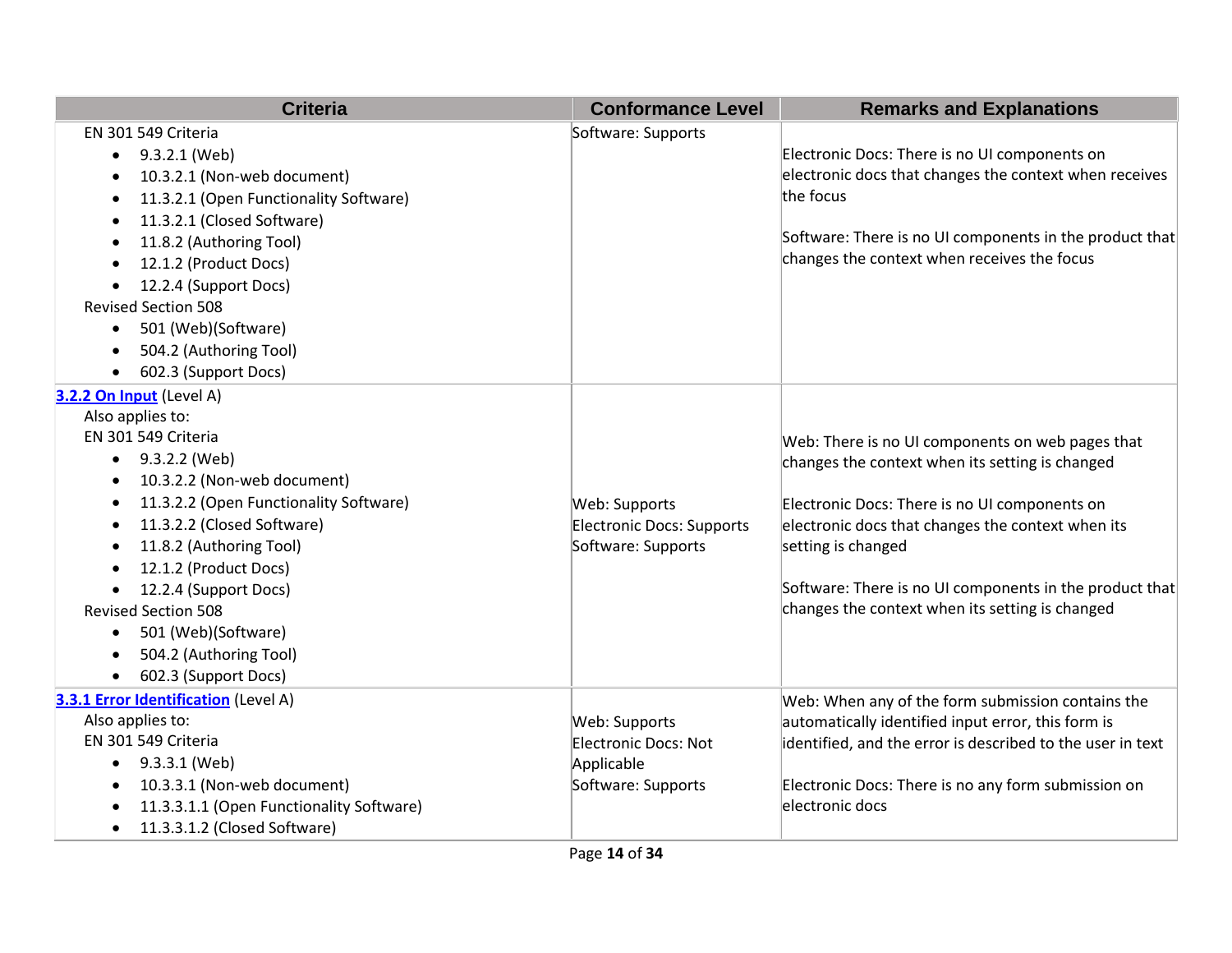| <b>Criteria</b>                                                                                                                                                                                                                                                                                                                                                                                                                                                                                                 | <b>Conformance Level</b>                                                         | <b>Remarks and Explanations</b>                                                                                                                                                                                                                  |
|-----------------------------------------------------------------------------------------------------------------------------------------------------------------------------------------------------------------------------------------------------------------------------------------------------------------------------------------------------------------------------------------------------------------------------------------------------------------------------------------------------------------|----------------------------------------------------------------------------------|--------------------------------------------------------------------------------------------------------------------------------------------------------------------------------------------------------------------------------------------------|
| 11.8.2 (Authoring Tool)<br>$\bullet$<br>12.1.2 (Product Docs)<br>12.2.4 (Support Docs)<br><b>Revised Section 508</b><br>501 (Web)(Software)<br>$\bullet$<br>504.2 (Authoring Tool)<br>602.3 (Support Docs)                                                                                                                                                                                                                                                                                                      |                                                                                  | Software: When any of the form submission contains<br>the automatically identified input error, this form is<br>identified, and the error is described to the user in text                                                                       |
| 3.3.2 Labels or Instructions (Level A)<br>Also applies to:<br>EN 301 549 Criteria<br>$\bullet$ 9.3.3.2 (Web)<br>10.3.3.2 (Non-web document)<br>$\bullet$<br>11.3.3.2 (Open Functionality Software)<br>$\bullet$<br>11.3.3.2 (Closed Software)<br>$\bullet$<br>11.8.2 (Authoring Tool)<br>$\bullet$<br>12.1.2 (Product Docs)<br>$\bullet$<br>12.2.4 (Support Docs)<br>$\bullet$<br><b>Revised Section 508</b><br>501 (Web)(Software)<br>$\bullet$<br>504.2 (Authoring Tool)<br>602.3 (Support Docs)<br>$\bullet$ | Web: Supports<br><b>Electronic Docs: Not</b><br>Applicable<br>Software: Supports | Web: All form submission fields on web pages are<br>clearly labeled<br>Electronic Docs: There is no any form submission on<br>electronic docs<br>Software: All form submission fields in the product are<br>clearly labeled                      |
| 4.1.1 Parsing (Level A)<br>Also applies to:<br>EN 301 549 Criteria<br>9.4.1.1 (Web)<br>$\bullet$<br>10.4.1.1 (Non-web document)<br>$\bullet$<br>11.4.1.1.1 (Open Functionality Software)<br>$\bullet$<br>11.4.1.1.2 (Closed Software) - Does not apply<br>$\bullet$<br>11.8.2 (Authoring Tool)<br>$\bullet$<br>12.1.2 (Product Docs)<br>12.2.4 (Support Docs)<br><b>Revised Section 508</b><br>501 (Web)(Software)<br>$\bullet$                                                                                 | Web: Supports<br>Electronic Docs: Supports<br>Software: Supports                 | Web: The markup part of web pages is built from valid<br>HTML code<br>Electronic Docs: The markup part of web pages is built<br>from valid HTML code<br>Software: The markup part of GUI product components<br>is built from valid HTML/XML code |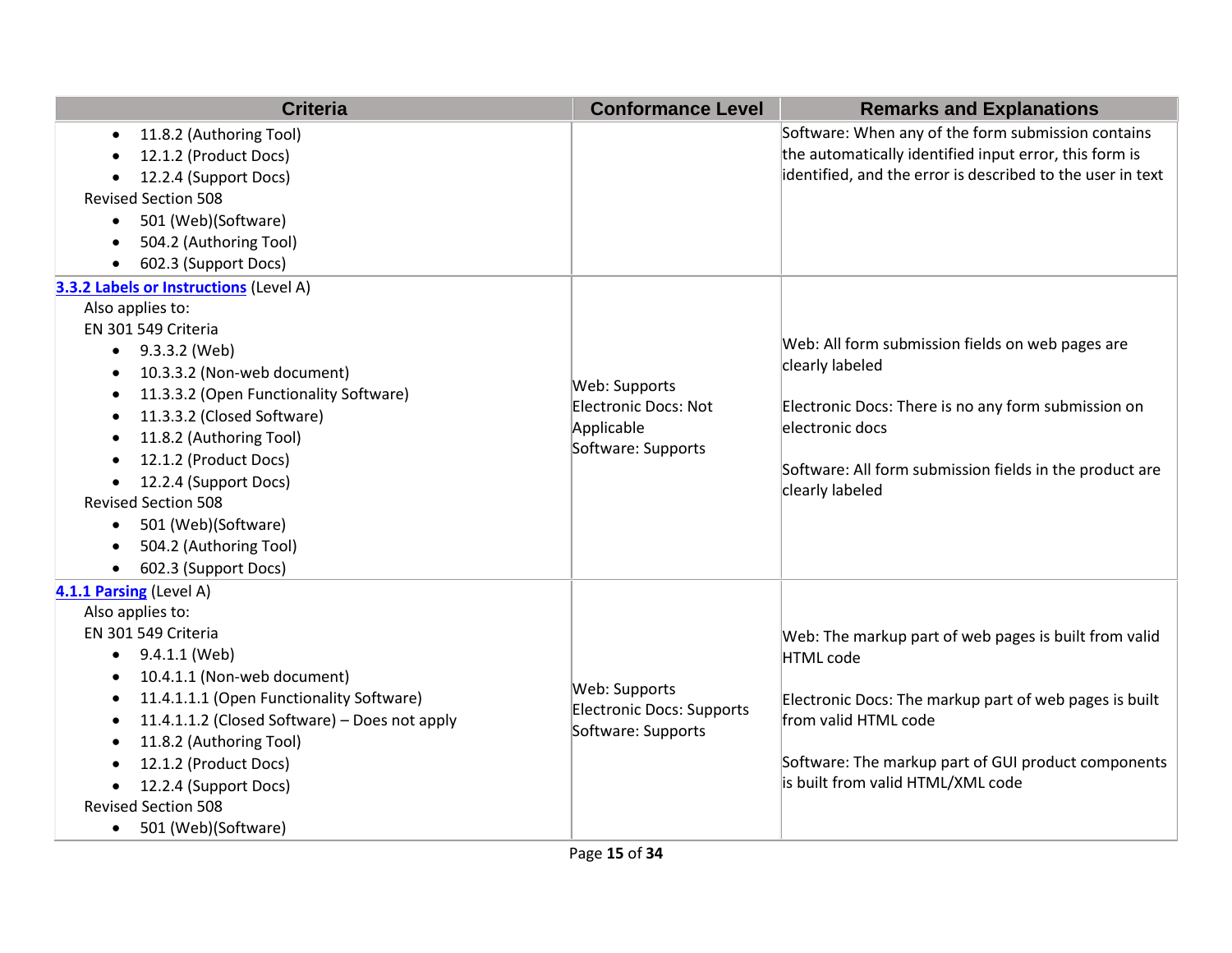| <b>Criteria</b>                                                                                                                                                                                                                                                                                                                                                                                                                                                              | <b>Conformance Level</b>                                                   | <b>Remarks and Explanations</b>                                                                                                                                                                                                                                                                                                        |
|------------------------------------------------------------------------------------------------------------------------------------------------------------------------------------------------------------------------------------------------------------------------------------------------------------------------------------------------------------------------------------------------------------------------------------------------------------------------------|----------------------------------------------------------------------------|----------------------------------------------------------------------------------------------------------------------------------------------------------------------------------------------------------------------------------------------------------------------------------------------------------------------------------------|
| 504.2 (Authoring Tool)<br>$\bullet$<br>602.3 (Support Docs)<br>$\bullet$                                                                                                                                                                                                                                                                                                                                                                                                     |                                                                            |                                                                                                                                                                                                                                                                                                                                        |
| 4.1.2 Name, Role, Value (Level A)<br>Also applies to:<br>EN 301 549 Criteria<br>9.4.1.2 (Web)<br>$\bullet$<br>10.4.1.2 (Non-web document)<br>$\bullet$<br>11.4.1.2.1 (Open Functionality Software)<br>$\bullet$<br>11.4.1.2.2 (Closed Software) - Not required<br>11.8.2 (Authoring Tool)<br>$\bullet$<br>12.1.2 (Product Docs)<br>12.2.4 (Support Docs)<br><b>Revised Section 508</b><br>501 (Web)(Software)<br>$\bullet$<br>504.2 (Authoring Tool)<br>602.3 (Support Docs) | Web: Supports<br>Electronic Docs: Supports<br>Software: Partially Supports | Web: The web pages are built using standard HTML<br>controls that meet the criterion<br>Electronic Docs: Electronic docs are built using standard<br>HTML controls that meet the criterion<br>Software: This criterion is only applicable for and is<br>supported by Graphical User Interface of the product's<br>installation program |

## **Table 2: Success Criteria, Level AA**

Notes: The product is not closed and does not have any closed functionality. The product is not the authoring tool.

| <b>Criteria</b>                        | <b>Conformance Level</b> | <b>Remarks and Explanations</b>                           |
|----------------------------------------|--------------------------|-----------------------------------------------------------|
| 1.2.4 Captions (Live) (Level AA)       |                          |                                                           |
| Also applies to:                       |                          | Web: There is no live content are provided on product's   |
| EN 301 549 Criteria                    |                          | web pages                                                 |
| 9.1.2.4 (Web)                          | Web: Not Applicable      |                                                           |
| 10.1.2.4 (Non-web document)            | Electronic Docs: Not     | Electronic Docs: There is no live content are provided on |
| 11.1.2.4 (Open Functionality Software) | Applicable               | product's electronic docs                                 |
| 11.1.2.4 (Closed Software)             | Software: Not Applicable |                                                           |
| 11.8.2 (Authoring Tool)                |                          | Software: There is no live content are provided in        |
| 12.1.2 (Product Docs)                  |                          | product's software                                        |
| 12.2.4 (Support Docs)                  |                          |                                                           |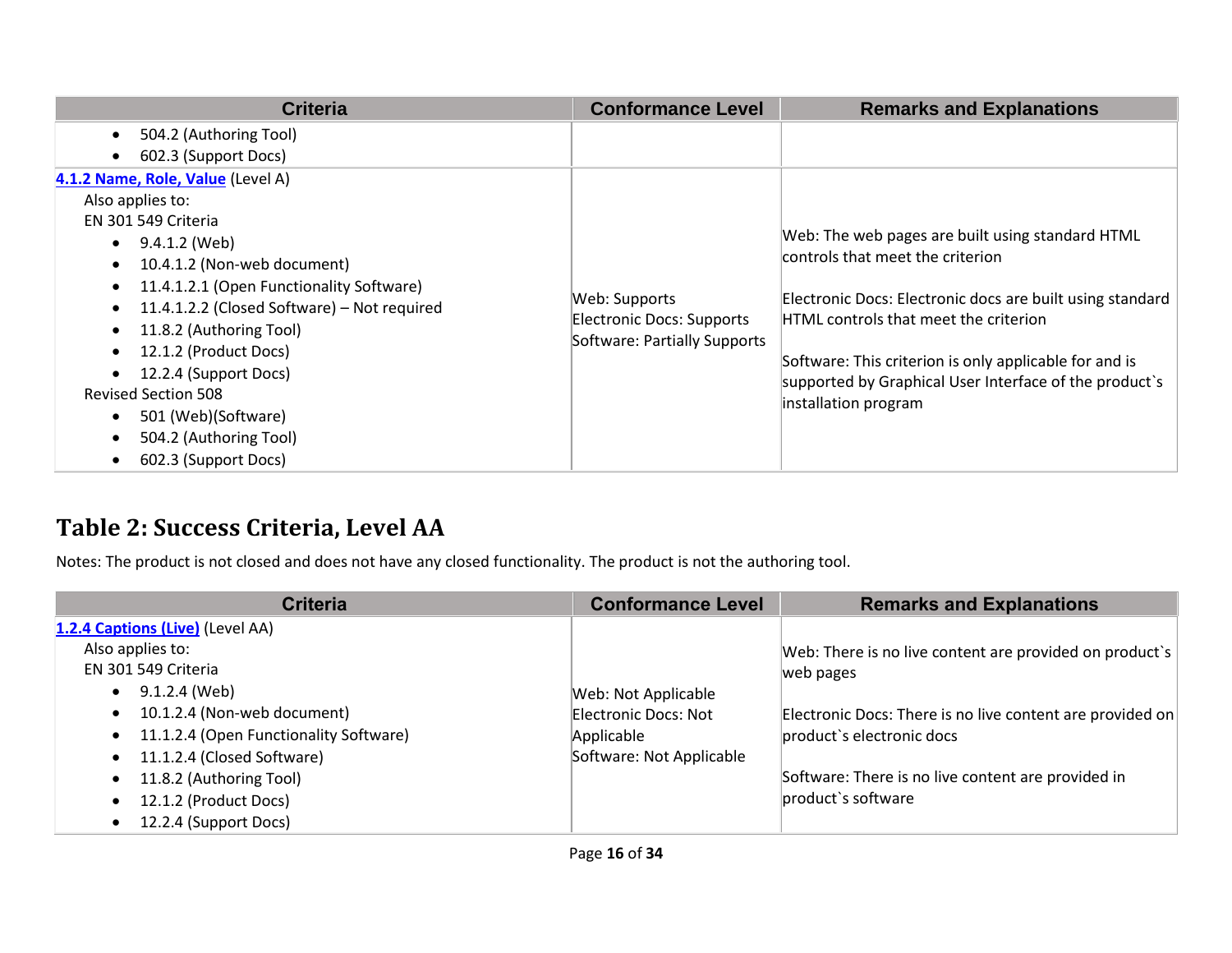| <b>Revised Section 508</b><br>501 (Web)(Software)<br>$\bullet$<br>504.2 (Authoring Tool)<br>$\bullet$<br>602.3 (Support Docs)<br>$\bullet$<br>1.2.5 Audio Description (Prerecorded) (Level AA)<br>Also applies to:<br>EN 301 549 Criteria<br>9.1.2.5 (Web)<br>10.1.2.5 (Non-web document)<br>$\bullet$<br>necessary.<br>11.1.2.5 (Open Functionality Software)<br>Web: Supports<br>$\bullet$<br>11.1.2.5 (Closed Software)<br>Electronic Docs: Not<br>$\bullet$<br>11.8.2 (Authoring Tool)<br>Applicable<br>$\bullet$<br>information in video format<br>Software: Not Applicable<br>12.1.2 (Product Docs)<br>$\bullet$<br>12.2.4 (Support Docs)<br>$\bullet$<br><b>Revised Section 508</b><br>information in video format<br>501 (Web)(Software)<br>$\bullet$<br>504.2 (Authoring Tool)<br>$\bullet$<br>602.3 (Support Docs)<br>$\bullet$<br>1.3.4 Orientation (Level AA 2.1 only)<br>Also applies to:<br>EN 301 549 Criteria<br>9.1.3.4 (Web)<br>$\bullet$<br>Web: Supports<br>10.1.3.4 (Non-web document)<br>$\bullet$<br>Electronic Docs: Supports<br>11.1.3.4 (Open Functionality Software)<br>$\bullet$<br>Software: Supports<br>orientation<br>11.1.3.4 (Closed Software)<br>$\bullet$<br>11.8.2 (Authoring Tool)<br>$\bullet$<br>12.1.2 (Product Docs)<br>$\bullet$<br>12.2.4 (Support Docs)<br>$\bullet$<br>Revised Section 508 - Does not apply<br>1.3.5 Identify Input Purpose (Level AA 2.1 only)<br><b>Web: Partially Supports</b> | <b>Criteria</b>  | <b>Conformance Level</b> | <b>Remarks and Explanations</b>                                                                                                                                                                                                                                                                                                                                                                                                        |
|------------------------------------------------------------------------------------------------------------------------------------------------------------------------------------------------------------------------------------------------------------------------------------------------------------------------------------------------------------------------------------------------------------------------------------------------------------------------------------------------------------------------------------------------------------------------------------------------------------------------------------------------------------------------------------------------------------------------------------------------------------------------------------------------------------------------------------------------------------------------------------------------------------------------------------------------------------------------------------------------------------------------------------------------------------------------------------------------------------------------------------------------------------------------------------------------------------------------------------------------------------------------------------------------------------------------------------------------------------------------------------------------------------------------------------------------|------------------|--------------------------|----------------------------------------------------------------------------------------------------------------------------------------------------------------------------------------------------------------------------------------------------------------------------------------------------------------------------------------------------------------------------------------------------------------------------------------|
|                                                                                                                                                                                                                                                                                                                                                                                                                                                                                                                                                                                                                                                                                                                                                                                                                                                                                                                                                                                                                                                                                                                                                                                                                                                                                                                                                                                                                                                |                  |                          |                                                                                                                                                                                                                                                                                                                                                                                                                                        |
|                                                                                                                                                                                                                                                                                                                                                                                                                                                                                                                                                                                                                                                                                                                                                                                                                                                                                                                                                                                                                                                                                                                                                                                                                                                                                                                                                                                                                                                |                  |                          | Web: All of the video information is already provided in<br>existing audio, no additional audio description is<br>Electronic Docs: Electronic docs does not provide any<br>Software: The product's software does not provide any                                                                                                                                                                                                       |
| accessibility features<br>EN 301 549 Criteria<br>Applicable                                                                                                                                                                                                                                                                                                                                                                                                                                                                                                                                                                                                                                                                                                                                                                                                                                                                                                                                                                                                                                                                                                                                                                                                                                                                                                                                                                                    | Also applies to: | Electronic Docs: Not     | Web: The Web content does not restrict its view and<br>operation to a single display orientation<br>Electronic Docs: Electronic docs content does not<br>restrict its view and operation to a single display<br>Software: The product's software does not restrict its<br>view and operation to a single display orientation<br>Web: Some of the web pages forms does not support<br>specified input types but accessible via platform |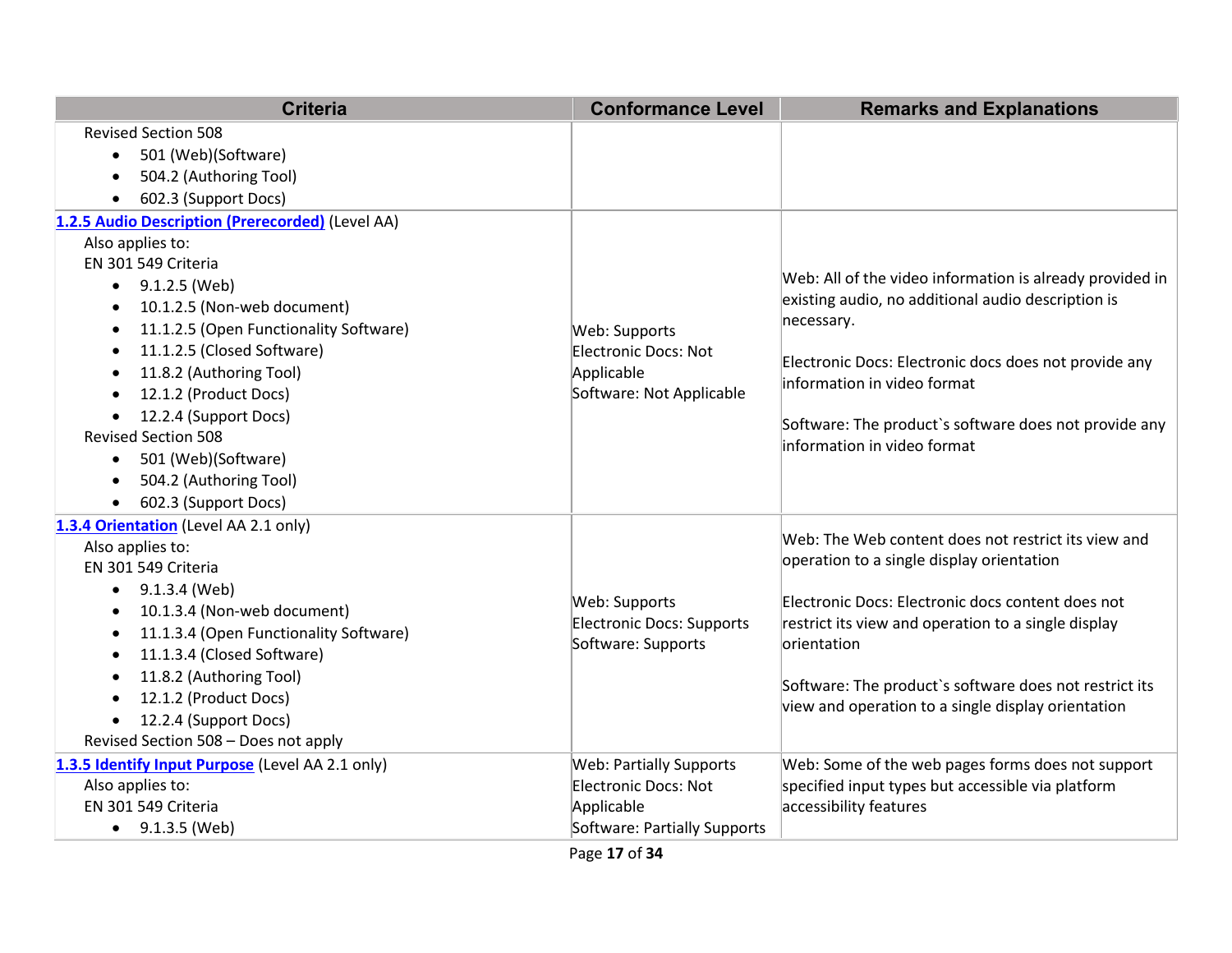| <b>Criteria</b>                                       | <b>Conformance Level</b>  | <b>Remarks and Explanations</b>                         |
|-------------------------------------------------------|---------------------------|---------------------------------------------------------|
| 10.1.3.5 (Non-web document)<br>٠                      |                           | Electronic Docs: Electronic docs does not contain any   |
| 11.1.3.5.1 (Open Functionality Software)              |                           | input forms                                             |
| 11.1.3.5.2 (Closed Software)                          |                           |                                                         |
| 11.8.2 (Authoring Tool)<br>$\bullet$                  |                           | Software: This criterion is only applicable for and is  |
| 12.1.2 (Product Docs)                                 |                           | supported by Graphical User Interface of the product's  |
| 12.2.4 (Support Docs)                                 |                           | installation program                                    |
| Revised Section 508 - Does not apply                  |                           |                                                         |
| 1.4.3 Contrast (Minimum) (Level AA)                   |                           |                                                         |
| Also applies to:                                      |                           |                                                         |
| EN 301 549 Criteria                                   |                           | Web: The minimum contrast of the web pages content      |
| $\bullet$ 9.1.4.3 (Web)                               |                           | $\vert$ is (1+0.05)/(0.04907+0.05) = 10.5986:1          |
| 10.1.4.3 (Non-web document)                           |                           |                                                         |
| 11.1.4.3 (Open Functionality Software)                | Web: Supports             | Electronic Docs: The minimum contrast of the electronic |
| 11.1.4.3 (Closed Software)                            | Electronic Docs: Supports | docs content is $(1+0.05)/(0.04907+0.05) = 10.5986:1$   |
| 11.8.2 (Authoring Tool)                               | Software: Supports        |                                                         |
| 12.1.2 (Product Docs)                                 |                           | Software: The minimum contrast of the GUI               |
| 12.2.4 (Support Docs)                                 |                           | components content is $(1+0.05)/(0.04907+0.05)$ =       |
| <b>Revised Section 508</b>                            |                           | 10.5986:1                                               |
| 501 (Web)(Software)<br>$\bullet$                      |                           |                                                         |
| 504.2 (Authoring Tool)                                |                           |                                                         |
| 602.3 (Support Docs)<br>$\bullet$                     |                           |                                                         |
| 1.4.4 Resize text (Level AA)                          |                           | Web: The web pages text can be resized without          |
| Also applies to:                                      |                           | assistive technology up to 200 percent without loss of  |
| EN 301 549 Criteria                                   |                           | content or functionality                                |
| 9.1.4.4 (Web)                                         |                           |                                                         |
| 10.1.4.4 (Non-web document)                           | Web: Supports             | Electronic Docs: Electronic docs text can be resized    |
| 11.1.4.4.1 (Open Functionality Software)<br>$\bullet$ | Electronic Docs: Supports | without assistive technology up to 200 percent without  |
| 11.1.4.4.2 (Closed Software)                          | Software: Supports        | loss of content or functionality                        |
| 11.8.2 (Authoring Tool)                               |                           |                                                         |
| 12.1.2 (Product Docs)                                 |                           | Software: The product's software text can be resized    |
| 12.2.4 (Support Docs)                                 |                           | without assistive technology up to 200 percent without  |
| <b>Revised Section 508</b>                            |                           | loss of content or functionality.                       |
| 501 (Web)(Software)<br>$\bullet$                      |                           |                                                         |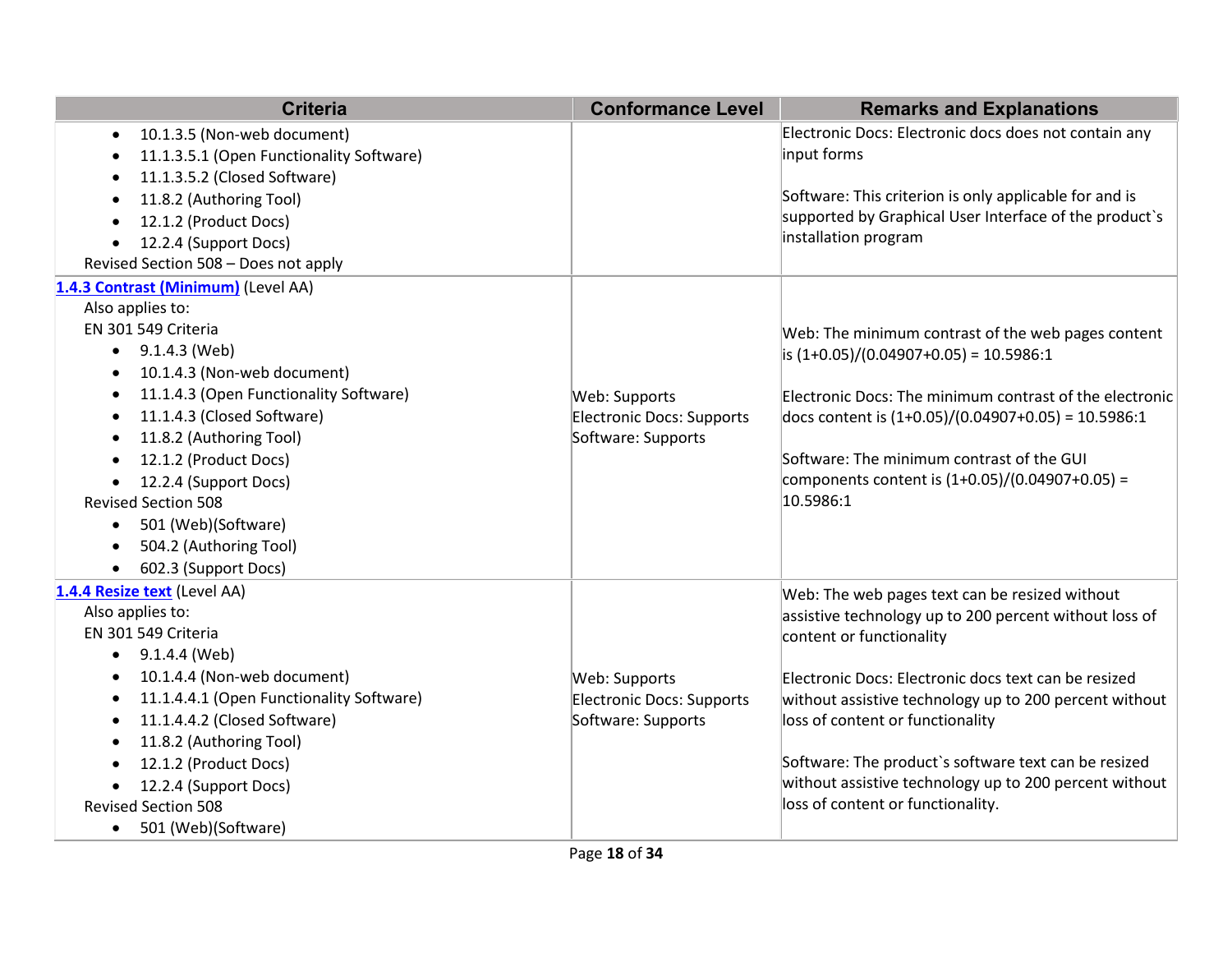| <b>Criteria</b>                                            | <b>Conformance Level</b>          | <b>Remarks and Explanations</b>                                                                          |
|------------------------------------------------------------|-----------------------------------|----------------------------------------------------------------------------------------------------------|
| 504.2 (Authoring Tool)<br>$\bullet$                        |                                   |                                                                                                          |
| 602.3 (Support Docs)                                       |                                   |                                                                                                          |
| 1.4.5 Images of Text (Level AA)                            |                                   |                                                                                                          |
| Also applies to:                                           |                                   |                                                                                                          |
| EN 301 549 Criteria                                        |                                   |                                                                                                          |
| 9.1.4.5 (Web)<br>$\bullet$                                 |                                   | Web: The text is used to convey information rather than<br>image of text except of logos and screenshots |
| 10.1.4.5 (Non-web document)<br>$\bullet$                   |                                   |                                                                                                          |
| 11.1.4.5.1 (Open Functionality Software)<br>$\bullet$      | Web: Supports                     | Electronic Docs: The text is used to convey information                                                  |
| 11.1.4.5.2 (Closed Software) - Does not apply<br>$\bullet$ | <b>Electronic Docs: Supports</b>  | rather than image of text except of logos and                                                            |
| 11.8.2 (Authoring Tool)                                    | Software: Supports                | screenshots                                                                                              |
| 12.1.2 (Product Docs)<br>$\bullet$                         |                                   |                                                                                                          |
| 12.2.4 (Support Docs)                                      |                                   | Software: The text is used to convey information rather                                                  |
| <b>Revised Section 508</b>                                 |                                   | than image of text except of logos and screenshots                                                       |
| 501 (Web)(Software)<br>$\bullet$                           |                                   |                                                                                                          |
| 504.2 (Authoring Tool)                                     |                                   |                                                                                                          |
| 602.3 (Support Docs)                                       |                                   |                                                                                                          |
| 1.4.10 Reflow (Level AA 2.1 only)                          |                                   | Web: The web pages content can be presented without                                                      |
| Also applies to:                                           |                                   | loss of information and functionality without scrolling in<br>two dimensions except of some images       |
| EN 301 549 Criteria                                        |                                   |                                                                                                          |
| 9.1.4.10 (Web)<br>$\bullet$                                | Web: Supports                     | Electronic Docs: The electronic docs content can be                                                      |
| 10.1.4.10 (Non-web document)<br>$\bullet$                  | <b>Electronic Docs: Partially</b> | presented without loss of information and functionality                                                  |
| 11.1.4.10 (Open Functionality Software)<br>$\bullet$       | Supports                          | without scrolling in two dimensions except of some                                                       |
| 11.1.4.10 (Closed Software)<br>$\bullet$                   | Software: Supports                | images and examples of commands                                                                          |
| 11.8.2 (Authoring Tool)<br>$\bullet$                       |                                   |                                                                                                          |
| 12.1.2 (Product Docs)                                      |                                   | Software: The software content can be presented                                                          |
| 12.2.4 (Support Docs)                                      |                                   | without loss of information and functionality without                                                    |
| Revised Section 508 - Does not apply                       |                                   | scrolling in two dimensions except of some images                                                        |
|                                                            |                                   |                                                                                                          |
| 1.4.11 Non-text Contrast (Level AA 2.1 only)               | Web: Supports                     | Web: The minimum contrast of the web pages visual                                                        |
| Also applies to:                                           | <b>Electronic Docs: Supports</b>  | content is $(1+0.05)/(0.04907+0.05) = 10.5986:1$                                                         |
| EN 301 549 Criteria                                        | Software: Supports                |                                                                                                          |
| $\bullet$ 9.1.4.11 (Web)                                   |                                   | Electronic Docs: The minimum contrast of the web                                                         |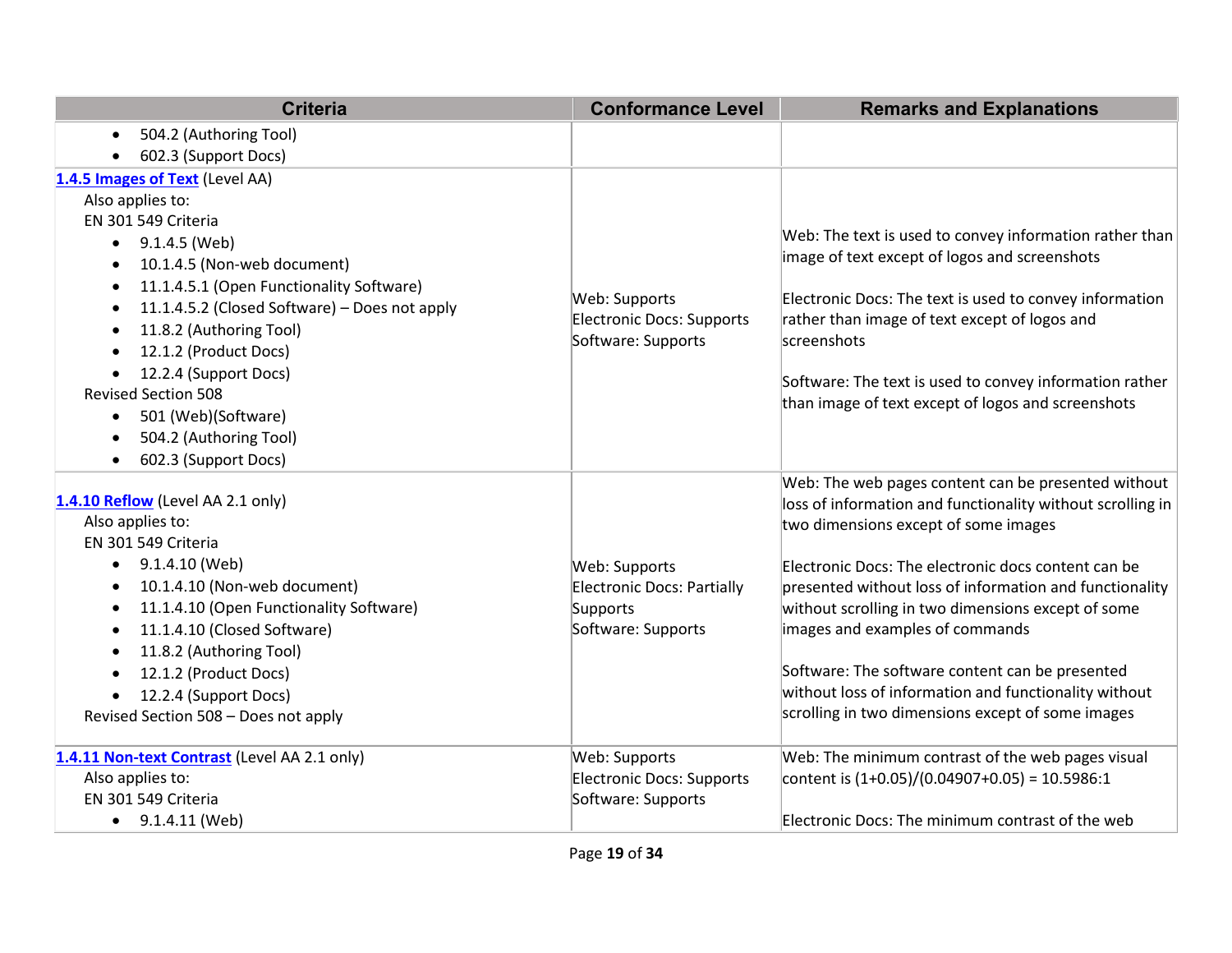| <b>Criteria</b>                                                                                                                                                                                                                                                                                                                                                      | <b>Conformance Level</b>                                                   | <b>Remarks and Explanations</b>                                                                                                                                                                                                                                                                                                                                                                          |
|----------------------------------------------------------------------------------------------------------------------------------------------------------------------------------------------------------------------------------------------------------------------------------------------------------------------------------------------------------------------|----------------------------------------------------------------------------|----------------------------------------------------------------------------------------------------------------------------------------------------------------------------------------------------------------------------------------------------------------------------------------------------------------------------------------------------------------------------------------------------------|
| 10.1.4.11 (Non-web document)<br>$\bullet$<br>11.1.4.11 (Open Functionality Software)<br>11.1.4.11 (Closed Software)<br>11.8.2 (Authoring Tool)<br>12.1.2 (Product Docs)<br>12.2.4 (Support Docs)<br>Revised Section 508 - Does not apply                                                                                                                             |                                                                            | pages visual content is $(1+0.05)/(0.04907+0.05)$ =<br>10.5986:1<br>Software: The minimum contrast of the web pages<br>visual content is $(1+0.05)/(0.04907+0.05) = 10.5986:1$                                                                                                                                                                                                                           |
| 1.4.12 Text Spacing (Level AA 2.1 only)<br>Also applies to:<br>EN 301 549 Criteria<br>$\bullet$ 9.1.4.12 (Web)<br>10.1.4.12 (Non-web document)<br>11.1.4.12 (Open Functionality Software)<br>11.1.4.12 (Closed Software)<br>11.8.2 (Authoring Tool)<br>$\bullet$<br>12.1.2 (Product Docs)<br>12.2.4 (Support Docs)<br>Revised Section 508 - Does not apply           | Web: Supports<br>Electronic Docs: Supports<br>Software: Partially Supports | Web: Text fits within the bounds of its containing box<br>without being cut off and without overlapping other<br>boxes<br>Electronic Docs: Text fits within the bounds of its<br>containing box without being cut off and without<br>overlapping other boxes<br>Software: This criterion is only applicable for and is<br>supported by Graphical User Interface of the product's<br>installation program |
| 1.4.13 Content on Hover or Focus (Level AA 2.1 only)<br>Also applies to:<br>EN 301 549 Criteria<br>$\bullet$ 9.1.4.13 (Web)<br>10.1.4.13 (Non-web document)<br>11.1.4.13 (Open Functionality Software)<br>٠<br>11.1.4.13 (Closed Software)<br>11.8.2 (Authoring Tool)<br>٠<br>12.1.2 (Product Docs)<br>12.2.4 (Support Docs)<br>Revised Section 508 - Does not apply | Web: Supports<br>Electronic Docs: Supports<br>Software: Partially Supports | Web: The web page sub-menus and tooltips match the<br>criteria of dismissible, hoverable and persistent<br>Electronic Docs: The electronic docs sub-menus and<br>tooltips match the criteria of dismissible, hoverable and<br>persistent<br>Software: This criterion is only applicable for and is<br>supported by Graphical User Interface of the product's<br>installation program                     |
| 2.4.5 Multiple Ways (Level AA)<br>Also applies to:<br>EN 301 549 Criteria                                                                                                                                                                                                                                                                                            | Web: Supports<br>Electronic Docs: Supports                                 | Web: The web site provides such services like a site<br>map, a search mechanism etc.                                                                                                                                                                                                                                                                                                                     |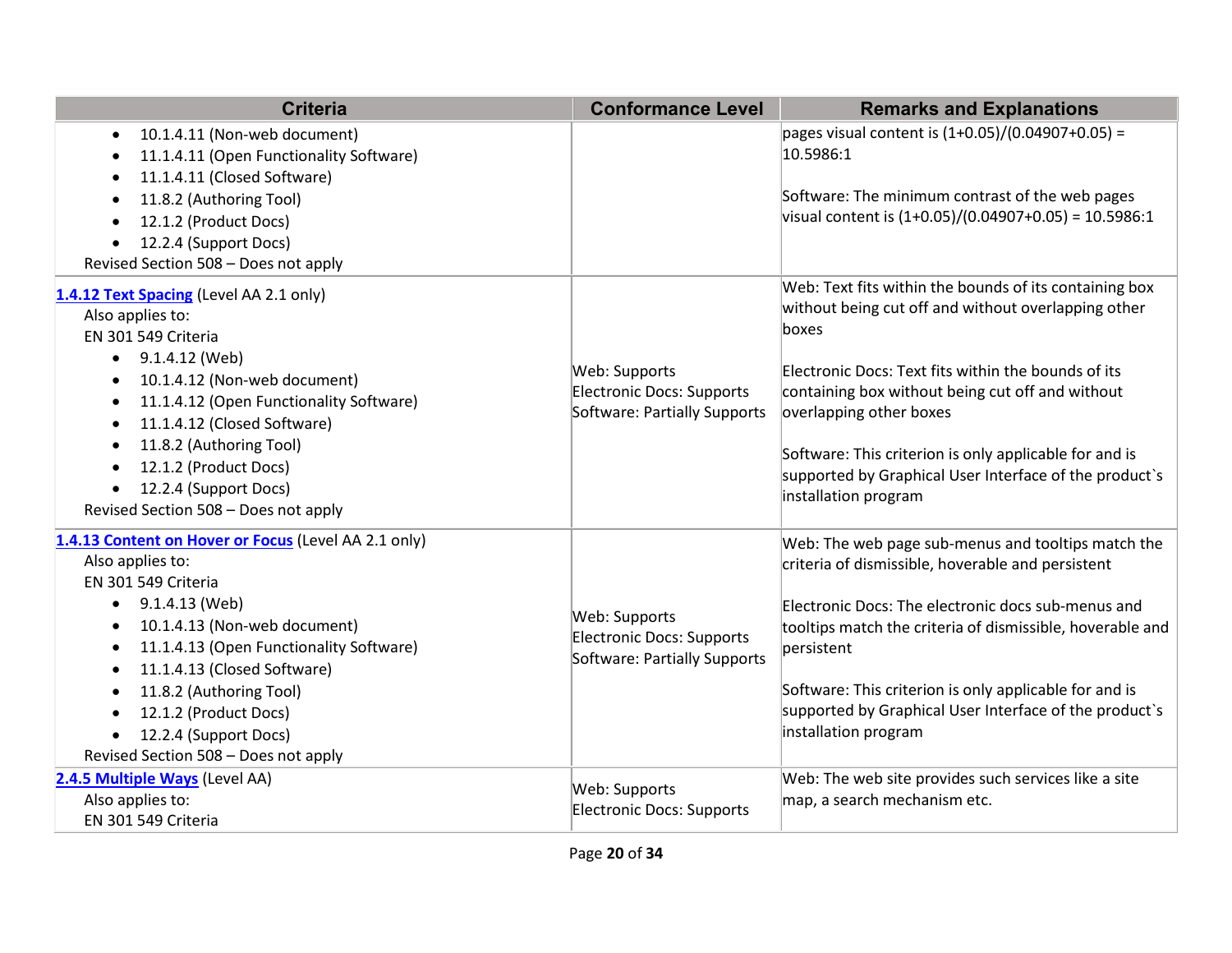| <b>Criteria</b>                                                                                                                                                                                                                                                                                                                                                                                                                                             | <b>Conformance Level</b>                                                   | <b>Remarks and Explanations</b>                                                                                                                                                                                                                                                                                                                                      |
|-------------------------------------------------------------------------------------------------------------------------------------------------------------------------------------------------------------------------------------------------------------------------------------------------------------------------------------------------------------------------------------------------------------------------------------------------------------|----------------------------------------------------------------------------|----------------------------------------------------------------------------------------------------------------------------------------------------------------------------------------------------------------------------------------------------------------------------------------------------------------------------------------------------------------------|
| 9.2.4.5 (Web)<br>10.2.4.5 (Non-web document) - Does not apply<br>11.2.4.5 (Open Functionality Software) - Does not apply<br>11.2.4.5 (Closed Software) - Does not apply<br>$\bullet$<br>11.8.2 (Authoring Tool)<br>12.1.2 (Product Docs)<br>12.2.4 (Support Docs)<br><b>Revised Section 508</b><br>501 (Web)(Software) – Does not apply to non-web software<br>$\bullet$<br>504.2 (Authoring Tool)<br>602.3 (Support Docs) - Does not apply to non-web docs |                                                                            | Electronic Docs: Electronic docs pages are related by the<br>links between them                                                                                                                                                                                                                                                                                      |
| 2.4.6 Headings and Labels (Level AA)<br>Also applies to:<br>EN 301 549 Criteria<br>9.2.4.6 (Web)<br>$\bullet$<br>10.2.4.6 (Non-web document)<br>11.2.4.6 (Open Functionality Software)<br>11.2.4.6 (Closed Software)<br>$\bullet$<br>11.8.2 (Authoring Tool)<br>12.1.2 (Product Docs)<br>12.2.4 (Support Docs)<br><b>Revised Section 508</b><br>501 (Web)(Software)<br>$\bullet$<br>504.2 (Authoring Tool)<br>602.3 (Support Docs)                          | Web: Supports<br>Electronic Docs: Supports<br>Software: Supports           | Web: All headings/labels on web site items have the<br>descriptive text regarding the purpose of the item<br>Electronic Docs: All headings/labels on electronic docs<br>pages items have the descriptive text regarding the<br>purpose of the item<br>Software: All headings/labels on software items have<br>the descriptive text regarding the purpose of the item |
| 2.4.7 Focus Visible (Level AA)<br>Also applies to:<br>EN 301 549 Criteria<br>9.2.4.7 (Web)<br>$\bullet$<br>10.2.4.7 (Non-web document)<br>11.2.4.7 (Open Functionality Software)<br>11.2.4.7 (Closed Software)<br>11.8.2 (Authoring Tool)<br>$\bullet$                                                                                                                                                                                                      | Web: Supports<br>Electronic Docs: Supports<br>Software: Partially Supports | Web: Any web page item has a visible focus indicator<br>when the keyboard focus is on it<br>Electronic Docs: Any electronic docs page item has a<br>visible focus indicator when the keyboard focus is on it<br>Software: This criterion is only applicable for and is<br>supported by Graphical User Interface of the product's                                     |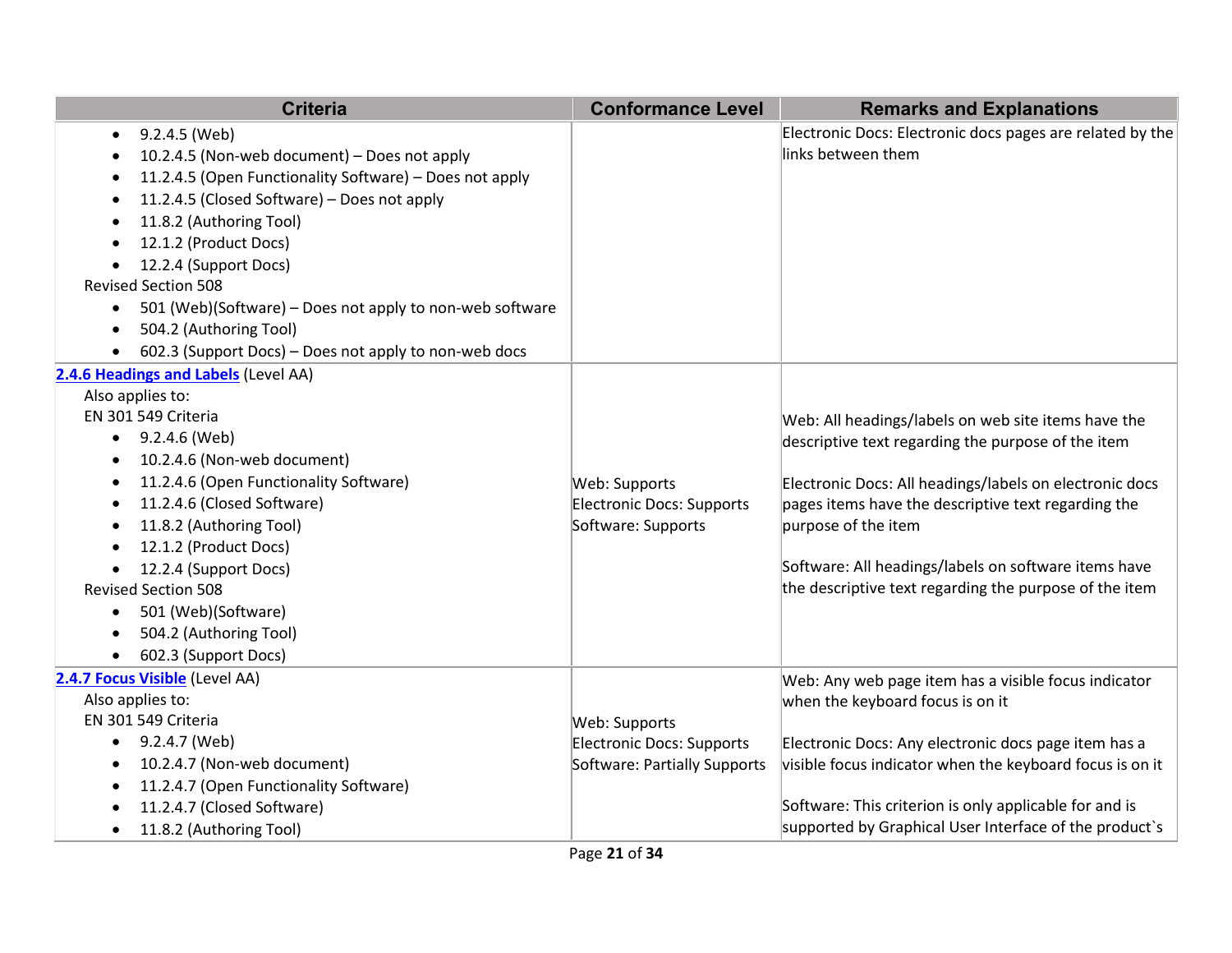|           | <b>Criteria</b>                                          | <b>Conformance Level</b>  | <b>Remarks and Explanations</b>                         |
|-----------|----------------------------------------------------------|---------------------------|---------------------------------------------------------|
| $\bullet$ | 12.1.2 (Product Docs)                                    |                           | installation program                                    |
|           | 12.2.4 (Support Docs)                                    |                           |                                                         |
|           | <b>Revised Section 508</b>                               |                           |                                                         |
| $\bullet$ | 501 (Web)(Software)                                      |                           |                                                         |
|           | 504.2 (Authoring Tool)                                   |                           |                                                         |
| $\bullet$ | 602.3 (Support Docs)                                     |                           |                                                         |
|           | 3.1.2 Language of Parts (Level AA)                       |                           |                                                         |
|           | Also applies to:                                         |                           |                                                         |
|           | EN 301 549 Criteria                                      |                           | Web: The language of the web page is determinable by    |
|           | $\bullet$ 9.3.1.2 (Web)                                  |                           | the lang attribute on the HTML element. The default     |
| $\bullet$ | 10.3.1.2 (Non-web document)                              |                           | language is English.                                    |
| $\bullet$ | 11.3.1.2 (Open Functionality Software) - Does not apply  | Web: Supports             |                                                         |
| $\bullet$ | 11.3.1.2 (Closed Software) - Does not apply              | Electronic Docs: Supports | Electronic Docs: The language of the electronic docs is |
| $\bullet$ | 11.8.2 (Authoring Tool)                                  | Software: Not Applicable  | determinable by the lang attribute on the HTML          |
|           | 12.1.2 (Product Docs)                                    |                           | element. The default language is English.               |
| $\bullet$ | 12.2.4 (Support Docs)                                    |                           |                                                         |
|           | <b>Revised Section 508</b>                               |                           | Software: The text in software is presented on English  |
| $\bullet$ | 501 (Web)(Software)                                      |                           | language only                                           |
| $\bullet$ | 504.2 (Authoring Tool)                                   |                           |                                                         |
| $\bullet$ | 602.3 (Support Docs)                                     |                           |                                                         |
|           | <b>3.2.3 Consistent Navigation (Level AA)</b>            |                           |                                                         |
|           | Also applies to:                                         |                           |                                                         |
|           | EN 301 549 Criteria                                      |                           |                                                         |
| $\bullet$ | 9.3.2.3 (Web)                                            |                           |                                                         |
| $\bullet$ | 10.3.2.3 (Non-web document) - Does not apply             |                           | Web: Content navigation is presented in the same order  |
| $\bullet$ | 11.3.2.3 (Open Functionality Software) - Does not apply  | Web: Supports             | for all product Web pages                               |
| $\bullet$ | 11.3.2.3 (Closed Software) - Does not apply              | Electronic Docs: Supports |                                                         |
| $\bullet$ | 11.8.2 (Authoring Tool)                                  |                           | Electronic Docs: Content navigation is presented in the |
|           | 12.1.2 (Product Docs)                                    |                           | same order for all product electronic docs              |
|           | 12.2.4 (Support Docs)                                    |                           |                                                         |
|           | <b>Revised Section 508</b>                               |                           |                                                         |
| $\bullet$ | 501 (Web)(Software) – Does not apply to non-web software |                           |                                                         |
| $\bullet$ | 504.2 (Authoring Tool)                                   |                           |                                                         |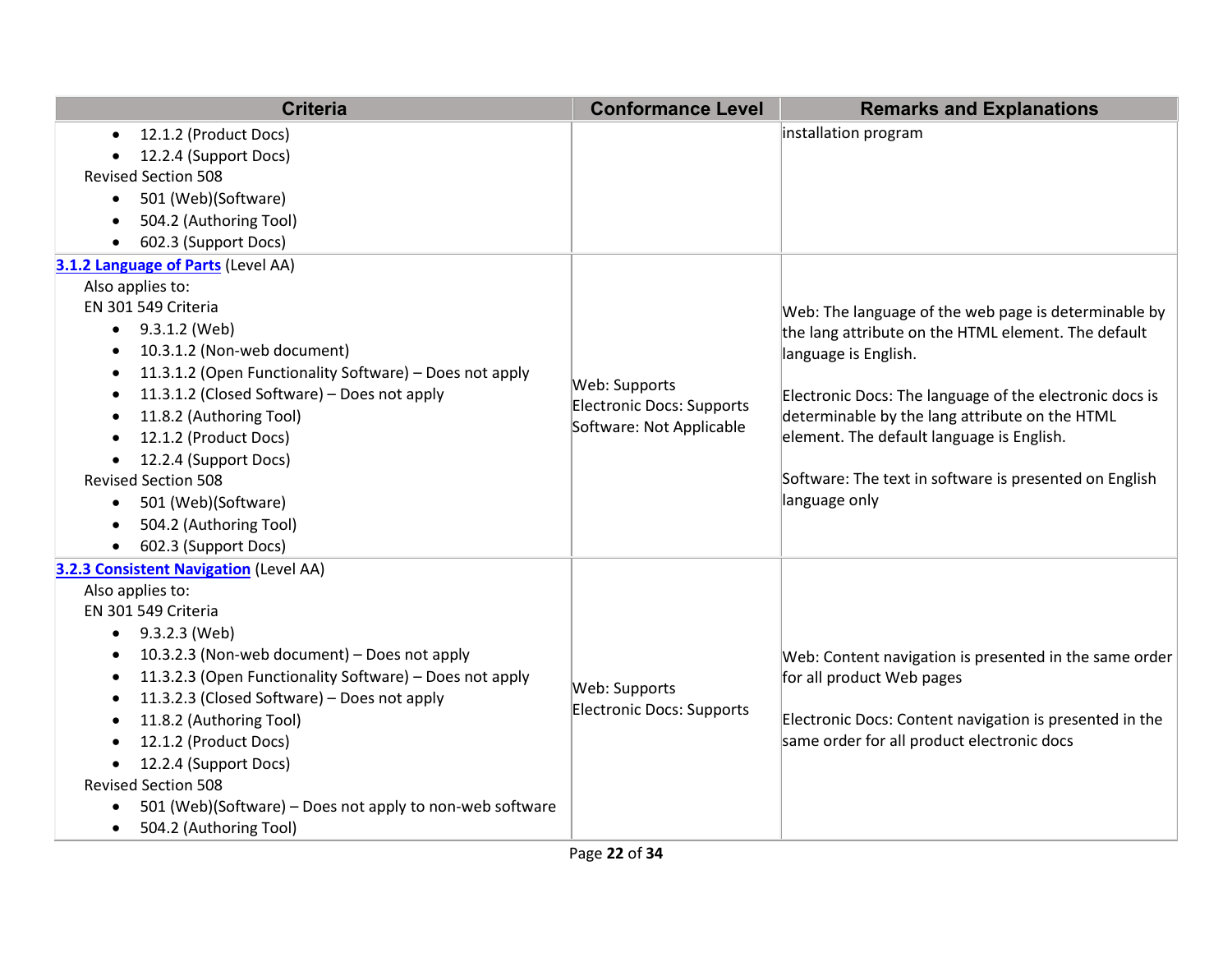| <b>Criteria</b>                                                                                                                                                                                                                                                                                                                                                                                                                                                                                                                                                                               | <b>Conformance Level</b>                                                                             | <b>Remarks and Explanations</b>                                                                                                                                                                                                                                                                                                                                                                                    |
|-----------------------------------------------------------------------------------------------------------------------------------------------------------------------------------------------------------------------------------------------------------------------------------------------------------------------------------------------------------------------------------------------------------------------------------------------------------------------------------------------------------------------------------------------------------------------------------------------|------------------------------------------------------------------------------------------------------|--------------------------------------------------------------------------------------------------------------------------------------------------------------------------------------------------------------------------------------------------------------------------------------------------------------------------------------------------------------------------------------------------------------------|
| 602.3 (Support Docs) - Does not apply to non-web docs                                                                                                                                                                                                                                                                                                                                                                                                                                                                                                                                         |                                                                                                      |                                                                                                                                                                                                                                                                                                                                                                                                                    |
| 3.2.4 Consistent Identification (Level AA)<br>Also applies to:<br>EN 301 549 Criteria<br>$\bullet$ 9.3.2.4 (Web)<br>10.3.2.4 (Non-web document) - Does not apply<br>11.3.2.4 (Open Functionality Software) - Does not apply<br>11.3.2.4 (Closed Software) - Does not apply<br>11.8.2 (Authoring Tool)<br>٠<br>12.1.2 (Product Docs)<br>$\bullet$<br>12.2.4 (Support Docs)<br>$\bullet$<br><b>Revised Section 508</b><br>501 (Web)(Software) – Does not apply to non-web software<br>$\bullet$<br>504.2 (Authoring Tool)<br>$\bullet$<br>602.3 (Support Docs) - Does not apply to non-web docs | <b>Web: Partially Supports</b><br>Electronic Docs: Partially<br>Supports                             | Web: The Web page functional components have the<br>same labels except of some cases when pronouns might<br>be used as label like "download it here", "get it now"<br>letc.<br>Electronic Docs: The electronic docs functional<br>components have the same labels except of some cases<br>when pronouns might be used as label like "download it<br>here", "get it now" etc.                                       |
| 3.3.3 Error Suggestion (Level AA)<br>Also applies to:<br>EN 301 549 Criteria<br>$\bullet$ 9.3.3.3 (Web)<br>10.3.3.3 (Non-web document)<br>٠<br>11.3.3.3 (Open Functionality Software)<br>11.3.3.3 (Closed Software)<br>11.8.2 (Authoring Tool)<br>$\bullet$<br>12.1.2 (Product Docs)<br>12.2.4 (Support Docs)<br>$\bullet$<br><b>Revised Section 508</b><br>501 (Web)(Software)<br>٠<br>504.2 (Authoring Tool)<br>602.3 (Support Docs)<br>$\bullet$                                                                                                                                           | <b>Web: Partially Supports</b><br>Electronic Docs: Not<br>Applicable<br>Software: Partially Supports | Web: The Web Page submission forms provide<br>suggestions from a limited set of values where possible,<br>but does not provide suggestions if there is the input<br>error for some of the fields<br>Electronic Docs: There is no submission form in<br>electronic docs<br>Software: This criterion is only applicable for and is<br>supported by Graphical User Interface of the product's<br>installation program |
| 3.3.4 Error Prevention (Legal, Financial, Data) (Level AA)<br>Also applies to:<br>EN 301 549 Criteria                                                                                                                                                                                                                                                                                                                                                                                                                                                                                         | Web: Supports<br>Electronic Docs: Not<br>Applicable<br>Software: Supports                            | Web: The Web pages that causes legal commitment<br>allow user to correct the data if it is detected as<br>lincorrect                                                                                                                                                                                                                                                                                               |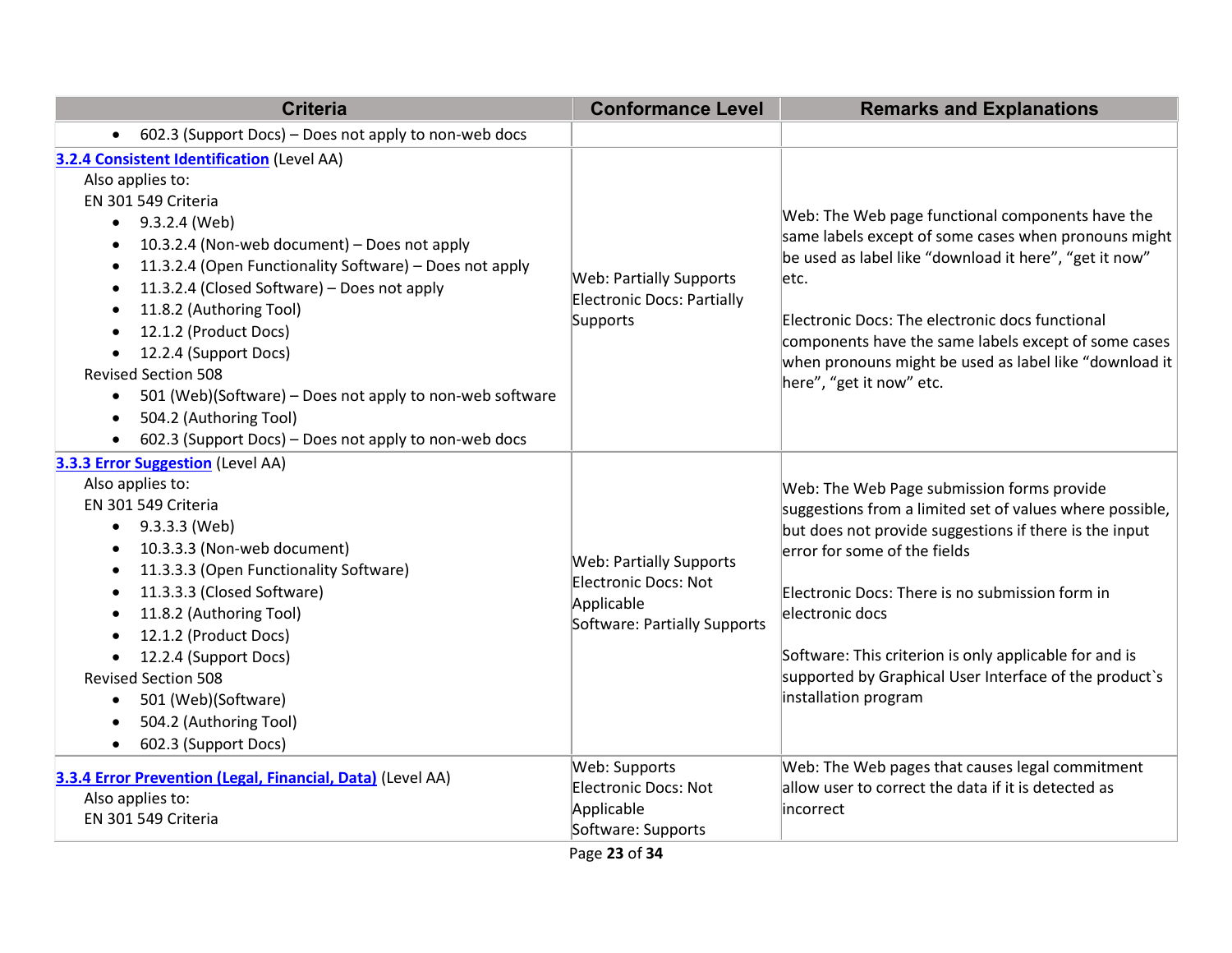<span id="page-23-0"></span>

| <b>Criteria</b>                                     | <b>Conformance Level</b> | <b>Remarks and Explanations</b>                          |
|-----------------------------------------------------|--------------------------|----------------------------------------------------------|
| 9.3.3.4 (Web)<br>$\bullet$                          |                          | Electronic Docs: There is no submission form in          |
| 10.3.3.4 (Non-web document)                         |                          | electronic docs                                          |
| 11.3.3.4 (Open Functionality Software)<br>$\bullet$ |                          |                                                          |
| 11.3.3.4 (Closed Software)<br>$\bullet$             |                          | Software: The product's software allows user to review,  |
| 11.8.2 (Authoring Tool)<br>$\bullet$                |                          | confirm, and correct the information before finalizing   |
| 12.1.2 (Product Docs)                               |                          | the submission of the legal commitment and correct it if |
| 12.2.4 (Support Docs)                               |                          | the data is detected as incorrect                        |
| <b>Revised Section 508</b>                          |                          |                                                          |
| 501 (Web)(Software)<br>$\bullet$                    |                          |                                                          |
| 504.2 (Authoring Tool)<br>$\bullet$                 |                          |                                                          |
| 602.3 (Support Docs)<br>$\bullet$                   |                          |                                                          |
| 4.1.3 Status Messages (Level AA 2.1 only)           |                          |                                                          |
| Also applies to:                                    |                          |                                                          |
| EN 301 549 Criteria                                 |                          |                                                          |
| 9.4.1.3 (Web)<br>$\bullet$                          |                          | Web: All status messages on Web pages are accessible     |
| 10.4.1.3 (Non-web document)<br>$\bullet$            | Web: Supports            | via the use of standard Assistive Technology             |
| 11.4.1.3 (Open Functionality Software)<br>$\bullet$ | Electronic Docs: Not     |                                                          |
| 11.4.1.3 (Closed Software) – Does not apply<br>٠    | Applicable               | Electronic Docs: There is no submission form in          |
| 11.8.2 (Authoring Tool)<br>$\bullet$                |                          | electronic docs                                          |
| 12.1.2 (Product Docs)<br>$\bullet$                  |                          |                                                          |
| 12.2.4 (Support Docs)                               |                          |                                                          |
| Revised Section 508 - Does not apply                |                          |                                                          |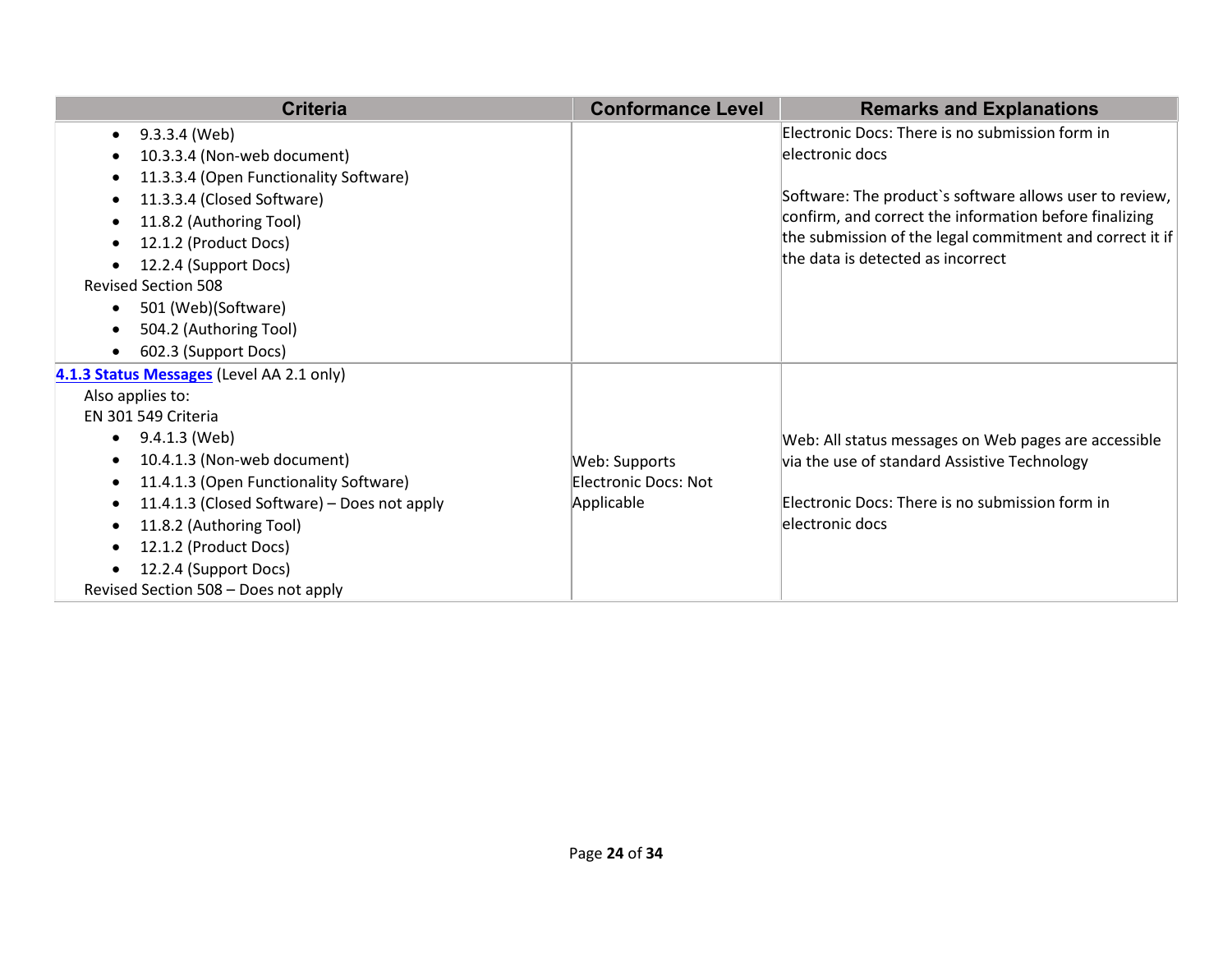# **Revised Section 508 Report**

Notes:

## **Chapter 3: [Functional Performance Criteria](https://www.access-board.gov/guidelines-and-standards/communications-and-it/about-the-ict-refresh/final-rule/text-of-the-standards-and-guidelines#302-functional-performance-criteria) (FPC)**

| <b>Criteria</b>                                                | <b>Conformance Level</b> | <b>Remarks and Explanations</b>                                                                                                                                                                                                      |
|----------------------------------------------------------------|--------------------------|--------------------------------------------------------------------------------------------------------------------------------------------------------------------------------------------------------------------------------------|
| 302.1 Without Vision                                           | Supports                 | The product supports the use of standard<br>Assistive Technology used by people who<br>are blind or visually impaired                                                                                                                |
| 302.2 With Limited Vision                                      | Supports                 | The product supports the use of standard<br>Assistive Technology used by people who<br>are blind or visually impaired                                                                                                                |
| 302.3 Without Perception of Color                              | Supports                 | Perception of color is not required for<br>operation of the product. Color coding is<br>not used as the only means of conveying<br>information, indicating an action,<br>prompting a response, or distinguishing a<br>visual element |
| 302.4 Without Hearing                                          | Supports                 | Hearing is not required for operation of<br>the product                                                                                                                                                                              |
| 302.5 With Limited Hearing                                     | Supports                 | Hearing is not required for operation of<br>the product                                                                                                                                                                              |
| 302.6 Without Speech                                           | Supports                 | Speech is not required for operation of the<br>product                                                                                                                                                                               |
| 302.7 With Limited Manipulation                                | Supports                 | No fine motor control or simultaneous<br>actions are required for operation of the<br>product                                                                                                                                        |
| 302.8 With Limited Reach and Strength                          | Supports                 | The product is operable for people with<br>limited reach and limited strength                                                                                                                                                        |
| 302.9 With Limited Language, Cognitive, and Learning Abilities | Not Applicable           | The product is used by software                                                                                                                                                                                                      |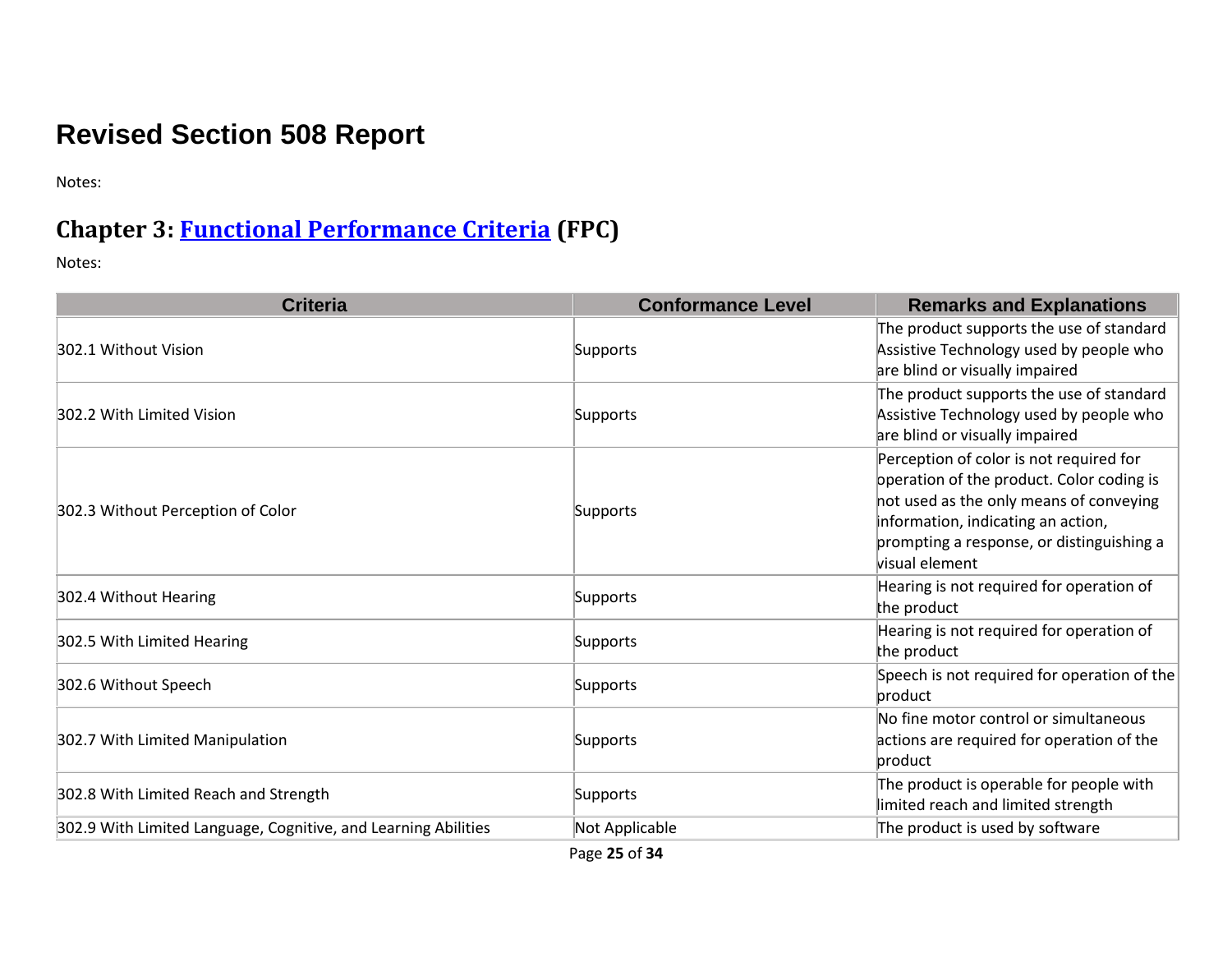| <b>Criteria</b> | <b>Conformance Level</b> | <b>Remarks and Explanations</b>           |
|-----------------|--------------------------|-------------------------------------------|
|                 |                          | developers. The product has the technical |
|                 |                          | guidance documentation that is not        |
|                 |                          | intended for the general reader           |

## **Chapter 4: [Hardware](https://www.access-board.gov/guidelines-and-standards/communications-and-it/about-the-ict-refresh/final-rule/text-of-the-standards-and-guidelines#401-general)**

Notes: The product is a set of tools that are used by software developers to build application software. The product does not have any hardware components

## **Chapter 5: [Software](https://www.access-board.gov/guidelines-and-standards/communications-and-it/about-the-ict-refresh/final-rule/text-of-the-standards-and-guidelines#501-general)**

| <b>Criteria</b>                                       | <b>Conformance Level</b>            | <b>Remarks and Explanations</b>                                                                                                                                                                                                                                                                    |
|-------------------------------------------------------|-------------------------------------|----------------------------------------------------------------------------------------------------------------------------------------------------------------------------------------------------------------------------------------------------------------------------------------------------|
| 501.1 Scope - Incorporation of WCAG 2.0 AA            | See WCAG 2.x section                | See information in WCAG 2.x section                                                                                                                                                                                                                                                                |
| <b>502 Interoperability with Assistive Technology</b> | Heading cell - no response required | Heading cell - no response required                                                                                                                                                                                                                                                                |
| 502.2.1 User Control of Accessibility Features        | Supports                            | The product is a set of tools that are used<br>by software developers to build<br>application software. All product functions<br>can be executed from a keyboard and can<br>be accessible through platform features<br>that are defined in the platform<br>documentation as accessibility features |
| 502.2.2 No Disruption of Accessibility Features       | Supports                            | There is nothing in the product that will<br>cause disruption of platform features that<br>are defined in the platform documentation<br>as accessibility features.                                                                                                                                 |
| <b>502.3 Accessibility Services</b>                   | Heading cell - no response required | Heading cell - no response required                                                                                                                                                                                                                                                                |
| 502.3.1 Object Information                            | Partially Supports                  | This criterion is only applicable for and is<br>supported by Graphical User Interface of<br>the product's installation program                                                                                                                                                                     |
| 502.3.2 Modification of Object Information            | Partially Supports                  | This criterion is only applicable for and is<br>supported by Graphical User Interface of<br>the product's installation program                                                                                                                                                                     |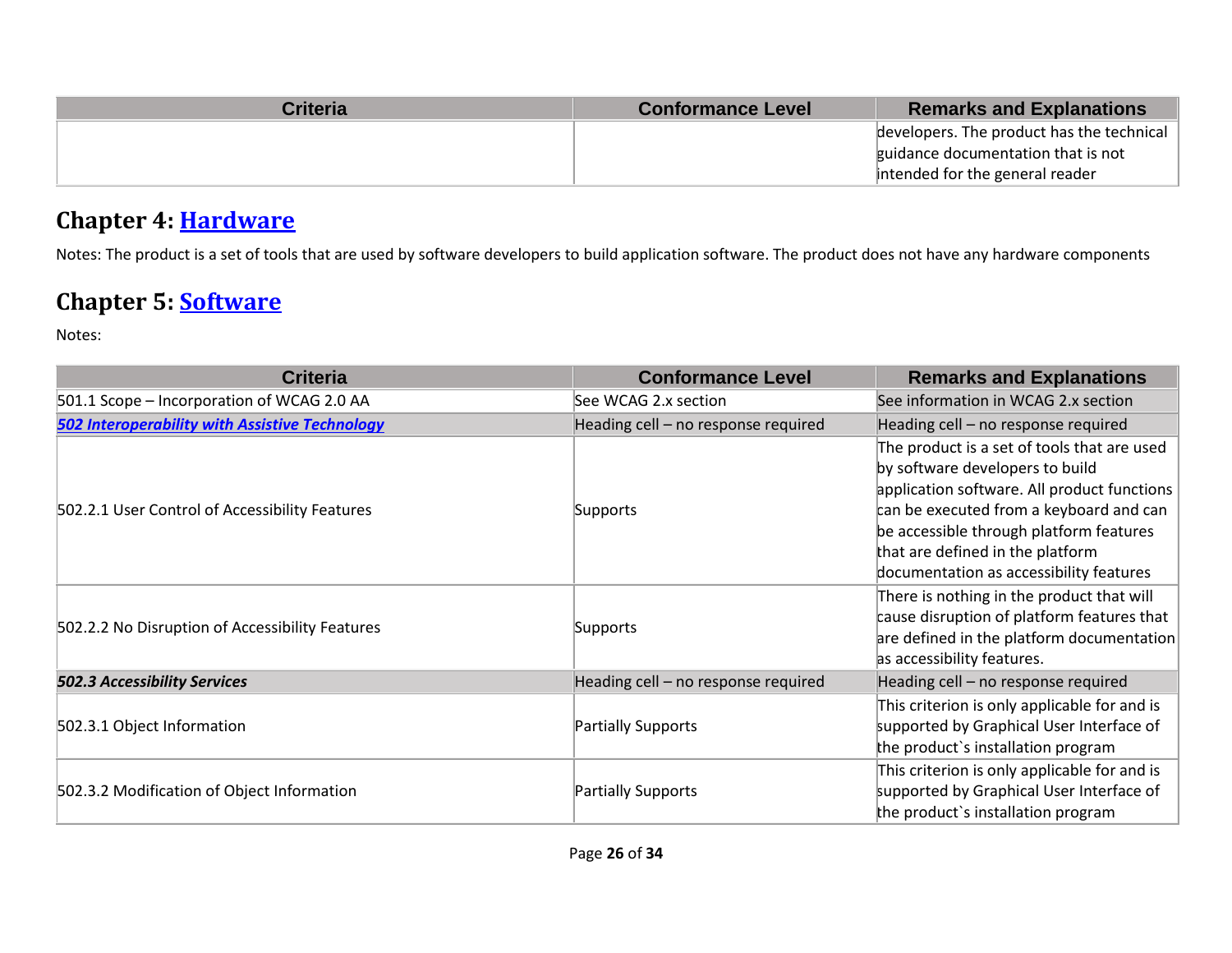| <b>Criteria</b>                    | <b>Conformance Level</b> | <b>Remarks and Explanations</b>                                                                                                                                                                                             |
|------------------------------------|--------------------------|-----------------------------------------------------------------------------------------------------------------------------------------------------------------------------------------------------------------------------|
| 502.3.3 Row, Column, and Headers   | Partially Supports       | This criterion is only applicable for and is<br>supported by Graphical User Interface of<br>the product's installation program                                                                                              |
| 502.3.4 Values                     | Partially Supports       | This criterion is only applicable for and is<br>supported by Graphical User Interface of<br>the product's installation program                                                                                              |
| 502.3.5 Modification of Values     | Partially Supports       | This criterion is only applicable for and is<br>supported by Graphical User Interface of<br>the product's installation program                                                                                              |
| 502.3.6 Label Relationships        | Partially Supports       | This criterion is only applicable for and is<br>supported by Graphical User Interface of<br>the product's installation program                                                                                              |
| 502.3.7 Hierarchical Relationships | Partially Supports       | This criterion is only applicable for and is<br>supported by Graphical User Interface of<br>the product's installation program                                                                                              |
| 502.3.8 Text                       | Supports                 | The content of text objects, text attributes,<br>and the boundary of text rendered to the<br>screen are accessible through platform<br>features that are defined in the platform<br>documentation as accessibility features |
| 502.3.9 Modification of Text       | Supports                 | Text that can be set by the user through<br>platform features that are defined in the<br>platform documentation as accessibility<br>features                                                                                |
| 502.3.10 List of Actions           | Partially Supports       | This criterion is only applicable for and is<br>supported by Graphical User Interface of<br>the product's installation program                                                                                              |
| 502.3.11 Actions on Objects        | Partially Supports       | This criterion is only applicable for and is<br>supported by Graphical User Interface of<br>the product's installation program                                                                                              |
| 502.3.12 Focus Cursor              | Partially Supports       | This criterion is only applicable for and is<br>supported by Graphical User Interface of<br>the product's installation program                                                                                              |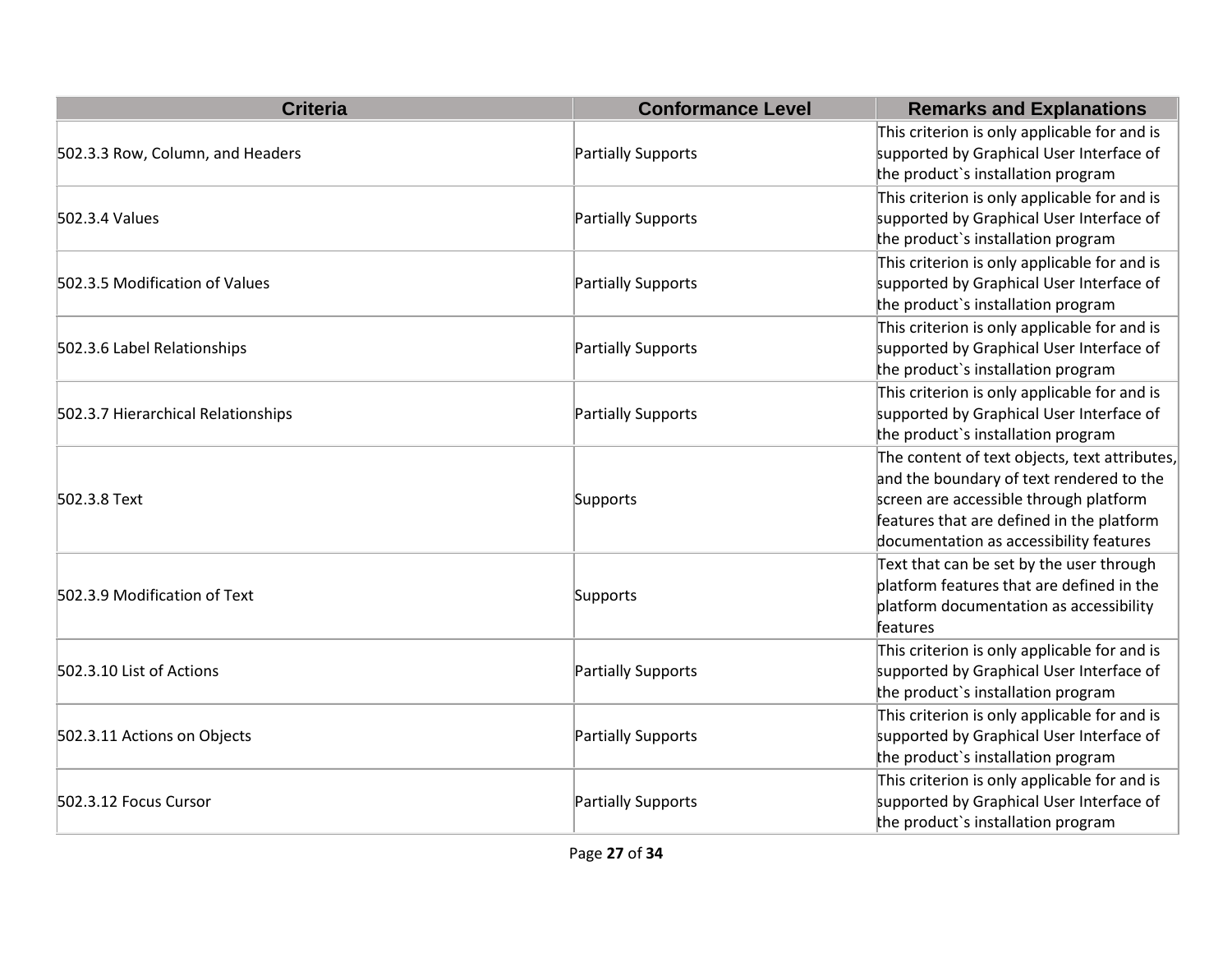| <b>Criteria</b>                                                                        | <b>Conformance Level</b>            | <b>Remarks and Explanations</b>                                                                                                                                                    |
|----------------------------------------------------------------------------------------|-------------------------------------|------------------------------------------------------------------------------------------------------------------------------------------------------------------------------------|
| 502.3.13 Modification of Focus Cursor                                                  | Partially Supports                  | This criterion is only applicable for and is<br>supported by Graphical User Interface of<br>the product's installation program                                                     |
| 502.3.14 Event Notification                                                            | Supports                            | Notification of events relevant to user<br>interactions are accessible through<br>platform features that are defined in the<br>platform documentation as accessibility<br>features |
| 502.4 Platform Accessibility Features                                                  | Supports                            | The product supports the use of platform<br>features that are defined in the platform<br>documentation as accessibility features                                                   |
| <b>503 Applications</b>                                                                | Heading cell - no response required | Heading cell - no response required                                                                                                                                                |
| 503.2 User Preferences                                                                 | Supports                            | All host operating system specific<br>applications permit user preferences from<br>platform settings for color, contrast, font<br>type, font size, and focus cursor.               |
| 503.3 Alternative User Interfaces                                                      | Not Applicable                      | The product does not provide any<br>alternative user interface that functions as<br>assistive technology                                                                           |
| 503.4 User Controls for Captions and Audio Description                                 | Heading cell - no response required | Heading cell - no response required                                                                                                                                                |
| 503.4.1 Caption Controls                                                               | Not Applicable                      | The product itself does not provide any<br>information in video/audio format                                                                                                       |
| 503.4.2 Audio Description Controls                                                     | Not Applicable                      | The product itself does not provide any<br>information in video/audio format                                                                                                       |
| <b>504 Authoring Tools</b>                                                             | Heading cell - no response required | Heading cell - no response required                                                                                                                                                |
| 504.2 Content Creation or Editing (if not authoring tool, enter "not<br>applicable")   | Not Applicable                      | The product is not the authoring tool                                                                                                                                              |
| 504.2.1 Preservation of Information Provided for Accessibility in Format<br>Conversion | Not Applicable                      | The product is not the authoring tool                                                                                                                                              |
| 504.2.2 PDF Export                                                                     | Not Applicable                      | The product is not the authoring tool                                                                                                                                              |
| 504.3 Prompts                                                                          | Not Applicable                      | The product is not the authoring tool                                                                                                                                              |
| 504.4 Templates                                                                        | Not Applicable                      | The product is not the authoring tool                                                                                                                                              |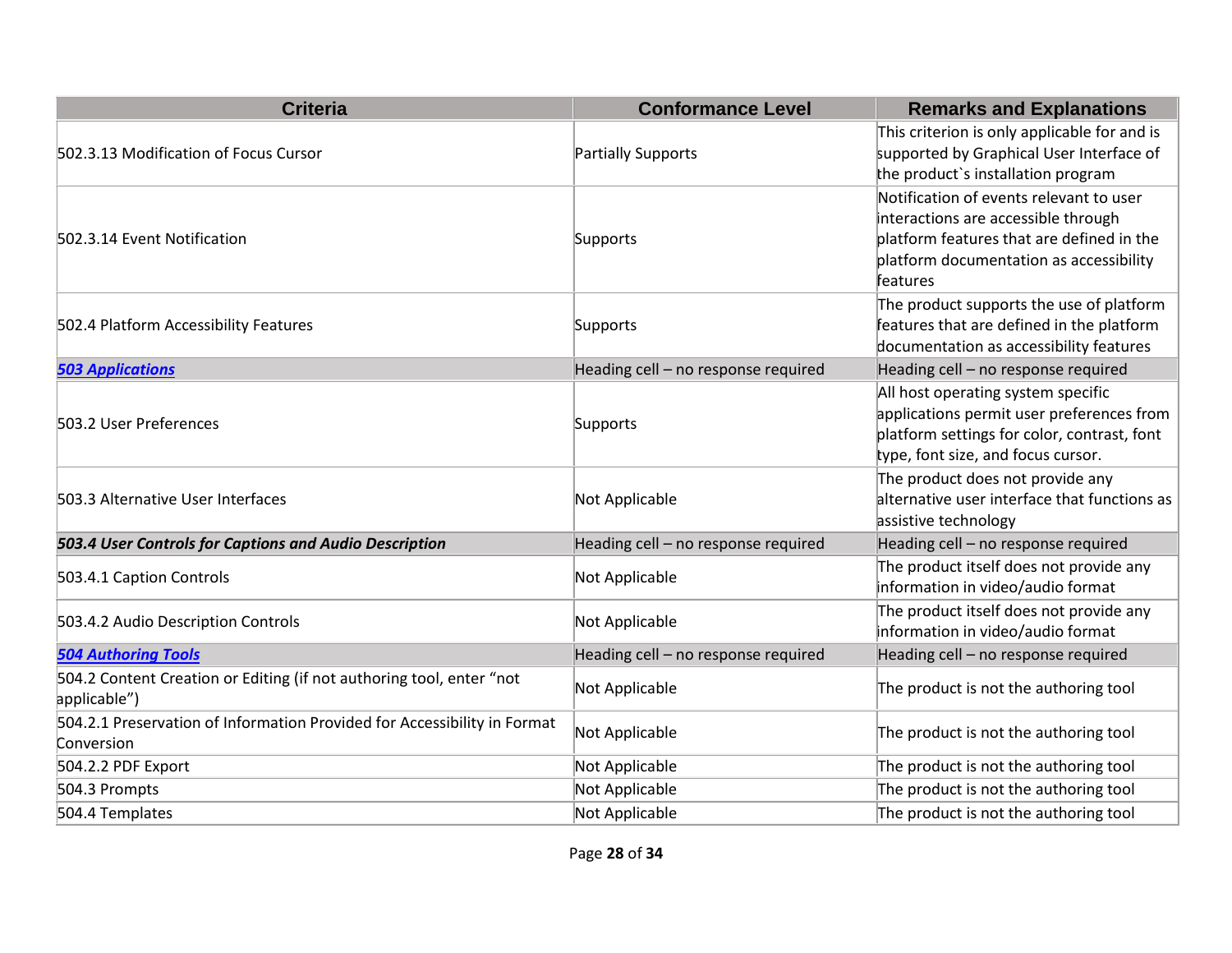# **Chapter 6: [Support Documentation and Services](https://www.access-board.gov/guidelines-and-standards/communications-and-it/about-the-ict-refresh/final-rule/text-of-the-standards-and-guidelines#601-general)**

| <b>Criteria</b>                                                  | <b>Conformance Level</b>            | <b>Remarks and Explanations</b>                 |
|------------------------------------------------------------------|-------------------------------------|-------------------------------------------------|
| 601.1 Scope                                                      | Heading cell – no response required | Heading cell - no response required             |
| <b>602 Support Documentation</b>                                 | Heading cell - no response required | Heading cell - no response required             |
|                                                                  |                                     | Intel Corporation provides product              |
| 602.2 Accessibility and Compatibility Features                   | Supports                            | support documentation on how to use the         |
|                                                                  |                                     | accessibility and compatibility features        |
| 602.3 Electronic Support Documentation                           | See WCAG 2.x section                | See information in WCAG 2.x section             |
|                                                                  |                                     | Intel Corporation provides all product          |
| 602.4 Alternate Formats for Non-Electronic Support Documentation | Not Applicable                      | support documentation in electronic             |
|                                                                  |                                     | format                                          |
| <b>603 Support Services</b>                                      | Heading cell - no response required | Heading cell - no response required             |
|                                                                  |                                     | Product support for Intel <sup>®</sup> Software |
| 603.2 Information on Accessibility and Compatibility Features    | Supports                            | Development Products provides such              |
|                                                                  |                                     | information                                     |
|                                                                  |                                     | Product support for Intel <sup>®</sup> Software |
| 603.3 Accommodation of Communication Needs                       | Supports                            | Development Products is available in a          |
|                                                                  |                                     | variety of formats and from a number of         |
|                                                                  |                                     | online sources available from Intel             |
|                                                                  |                                     | Corporation                                     |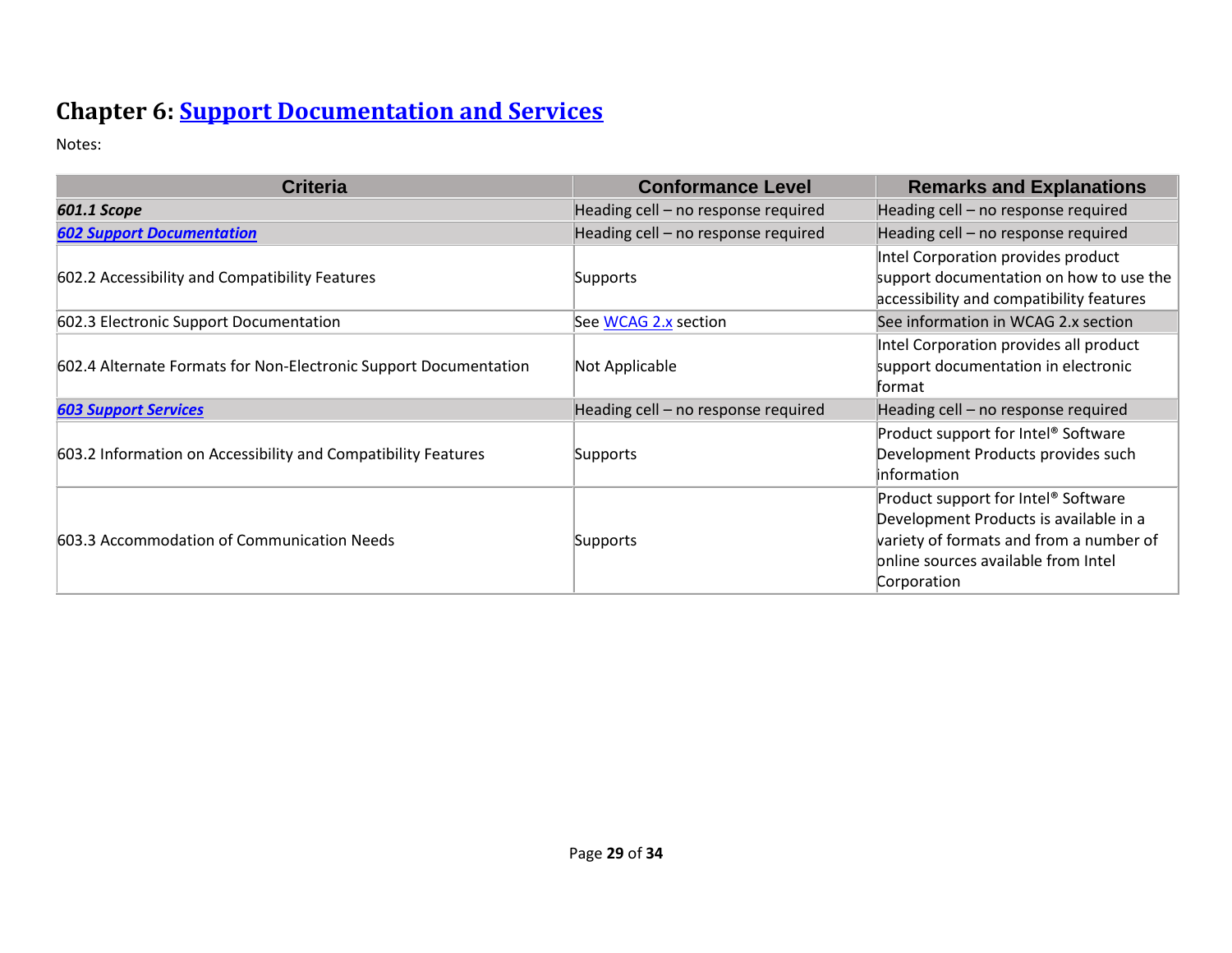# **EN 301 549 Report**

Notes:

## **Chapter 4: [Functional Performance Statements](https://www.etsi.org/deliver/etsi_en/301500_301599/301549/03.01.01_60/en_301549v030101p.pdf#%5B%7B%22num%22%3A38%2C%22gen%22%3A0%7D%2C%7B%22name%22%3A%22XYZ%22%7D%2C54%2C747%2C0%5D) (FPS)**

| <b>Criteria</b>                                           | <b>Conformance Level</b>               | <b>Remarks and Explanations</b>                                                           |
|-----------------------------------------------------------|----------------------------------------|-------------------------------------------------------------------------------------------|
| 4.2.1 Usage without vision                                | See Revised Section 508 Report section | See information in Revised Section 508<br><b>Report section</b>                           |
| 4.2.2 Usage with limited vision                           | See Revised Section 508 Report section | See information in Revised Section 508<br><b>Report section</b>                           |
| 4.2.3 Usage without perception of colour                  | See Revised Section 508 Report section | See information in Revised Section 508<br><b>Report section</b>                           |
| 4.2.4 Usage without hearing                               | See Revised Section 508 Report section | See information in Revised Section 508<br><b>Report section</b>                           |
| 4.2.5 Usage with limited hearing                          | See Revised Section 508 Report section | See information in Revised Section 508<br><b>Report section</b>                           |
| 4.2.6 Usage with no or limited vocal capability           | See Revised Section 508 Report section | See information in Revised Section 508<br><b>Report section</b>                           |
| 4.2.7 Usage with limited manipulation or strength         | See Revised Section 508 Report section | See information in Revised Section 508<br>Report section                                  |
| 4.2.8 Usage with limited reach                            | See Revised Section 508 Report section | See information in Revised Section 508<br><b>Report section</b>                           |
| 4.2.9 Minimize photosensitive seizure triggers            | Supports                               | The product does not use flashing or<br>blinking text or objects or any other<br>elements |
| 4.2.10 Usage with limited cognition, language or learning | See Revised Section 508 Report section | See information in Revised Section 508<br><b>Report section</b>                           |
| 4.2.11 Privacy                                            | Not Applicable                         | The product itself does not provide<br>accessibility features                             |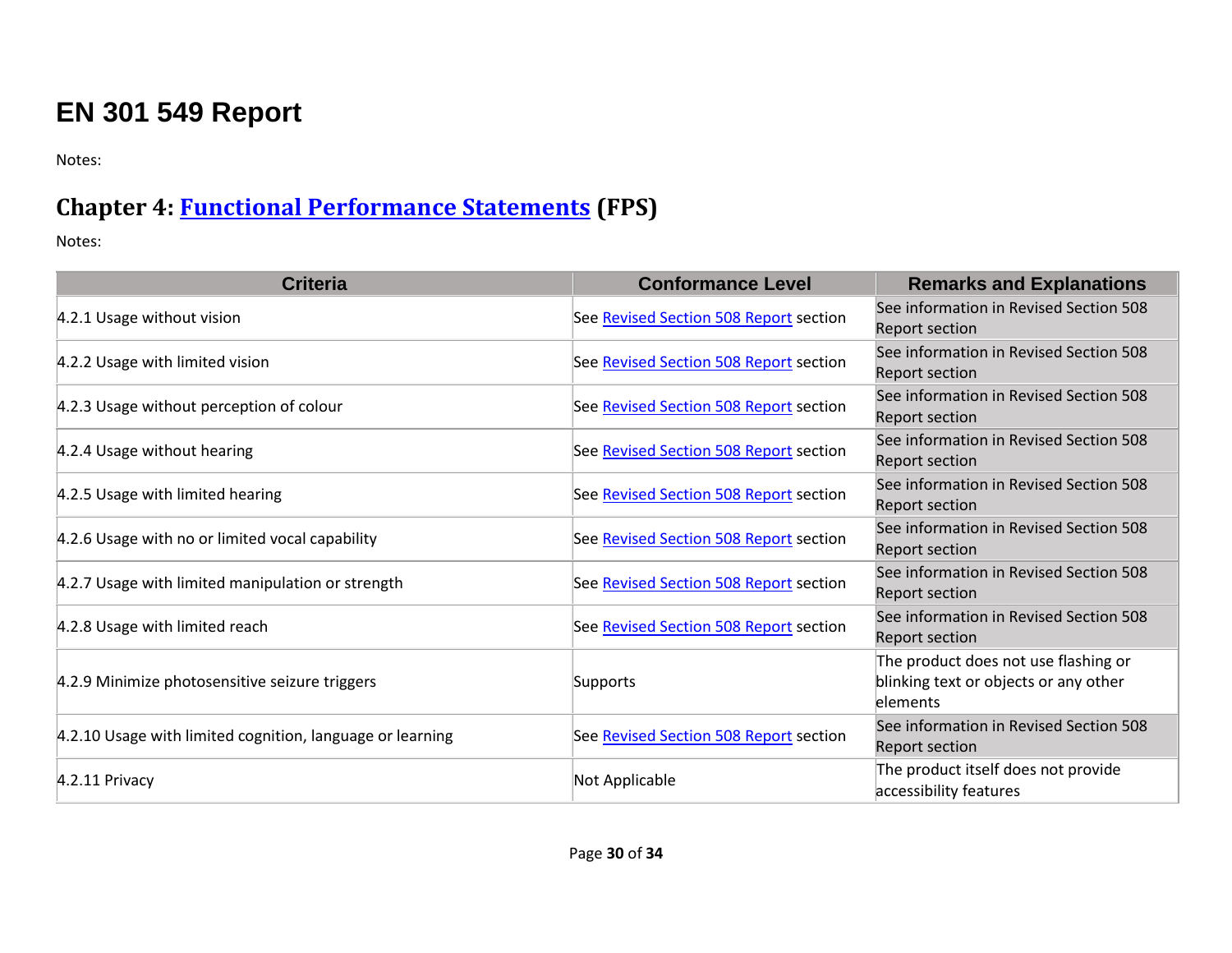## **Chapter [5: Generic Requirements](https://www.etsi.org/deliver/etsi_en/301500_301599/301549/03.01.01_60/en_301549v030101p.pdf#%5B%7B%22num%22%3A45%2C%22gen%22%3A0%7D%2C%7B%22name%22%3A%22XYZ%22%7D%2C54%2C747%2C0%5D)**

Notes: The product is not closed and does not have any closed functionality, operable parts, locking or toggle controls.

#### **Chapter [6: ICT with Two-Way Voice Communication](https://www.etsi.org/deliver/etsi_en/301500_301599/301549/03.01.01_60/en_301549v030101p.pdf#%5B%7B%22num%22%3A60%2C%22gen%22%3A0%7D%2C%7B%22name%22%3A%22XYZ%22%7D%2C54%2C747%2C0%5D)**

Notes: The product does not provide two-way voice communication

#### **Chapter [7: ICT with Video Capabilities](https://www.etsi.org/deliver/etsi_en/301500_301599/301549/03.01.01_60/en_301549v030101p.pdf#%5B%7B%22num%22%3A70%2C%22gen%22%3A0%7D%2C%7B%22name%22%3A%22XYZ%22%7D%2C54%2C747%2C0%5D)**

Notes: The product does not provide any information in video format

## **Chapter [8: Hardware](https://www.etsi.org/deliver/etsi_en/301500_301599/301549/03.01.01_60/en_301549v030101p.pdf#%5B%7B%22num%22%3A74%2C%22gen%22%3A0%7D%2C%7B%22name%22%3A%22XYZ%22%7D%2C54%2C747%2C0%5D)**

Notes: The product is a set of tools that are used by software developers to build application software. The product does not have any hardware components

#### **Chapter [9: Web](https://www.etsi.org/deliver/etsi_en/301500_301599/301549/03.01.01_60/en_301549v030101p.pdf#%5B%7B%22num%22%3A113%2C%22gen%22%3A0%7D%2C%7B%22name%22%3A%22XYZ%22%7D%2C54%2C747%2C0%5D)** *(see [WCAG 2.x](#page-2-0) section)*

Notes:

#### **Chapter [10: Non-Web Software](https://www.etsi.org/deliver/etsi_en/301500_301599/301549/03.01.01_60/en_301549v030101p.pdf#%5B%7B%22num%22%3A127%2C%22gen%22%3A0%7D%2C%7B%22name%22%3A%22XYZ%22%7D%2C54%2C747%2C0%5D)**

Notes: Intel Corporation provides all product support documentation in electronic format

#### **Chapter [11: Software](https://www.etsi.org/deliver/etsi_en/301500_301599/301549/03.01.01_60/en_301549v030101p.pdf#%5B%7B%22num%22%3A149%2C%22gen%22%3A0%7D%2C%7B%22name%22%3A%22XYZ%22%7D%2C54%2C747%2C0%5D)**

| <b>Criteria</b>                                                                                           | <b>Conformance Level</b>            | <b>Remarks and Explanations</b>     |
|-----------------------------------------------------------------------------------------------------------|-------------------------------------|-------------------------------------|
| 11.0 General (informative)                                                                                | Heading cell - no response required | Heading cell - no response required |
| 11.1.1.1 through 11.4.1.3                                                                                 | See WCAG 2.x section                | See information in WCAG 2.x section |
| 11.5 Interoperability with assistive technology                                                           | Heading cell - no response required | Heading cell - no response required |
| 11.5.1 Closed functionality                                                                               | Heading cell - no response required | Heading cell - no response required |
| 11.5.2 Accessibility services                                                                             | Heading cell - no response required | Heading cell - no response required |
| 11.5.2.1 Platform accessibility service support for software that provides See 11.5.2.5 through 11.5.2.17 |                                     | See information in 11.5.2.5 through |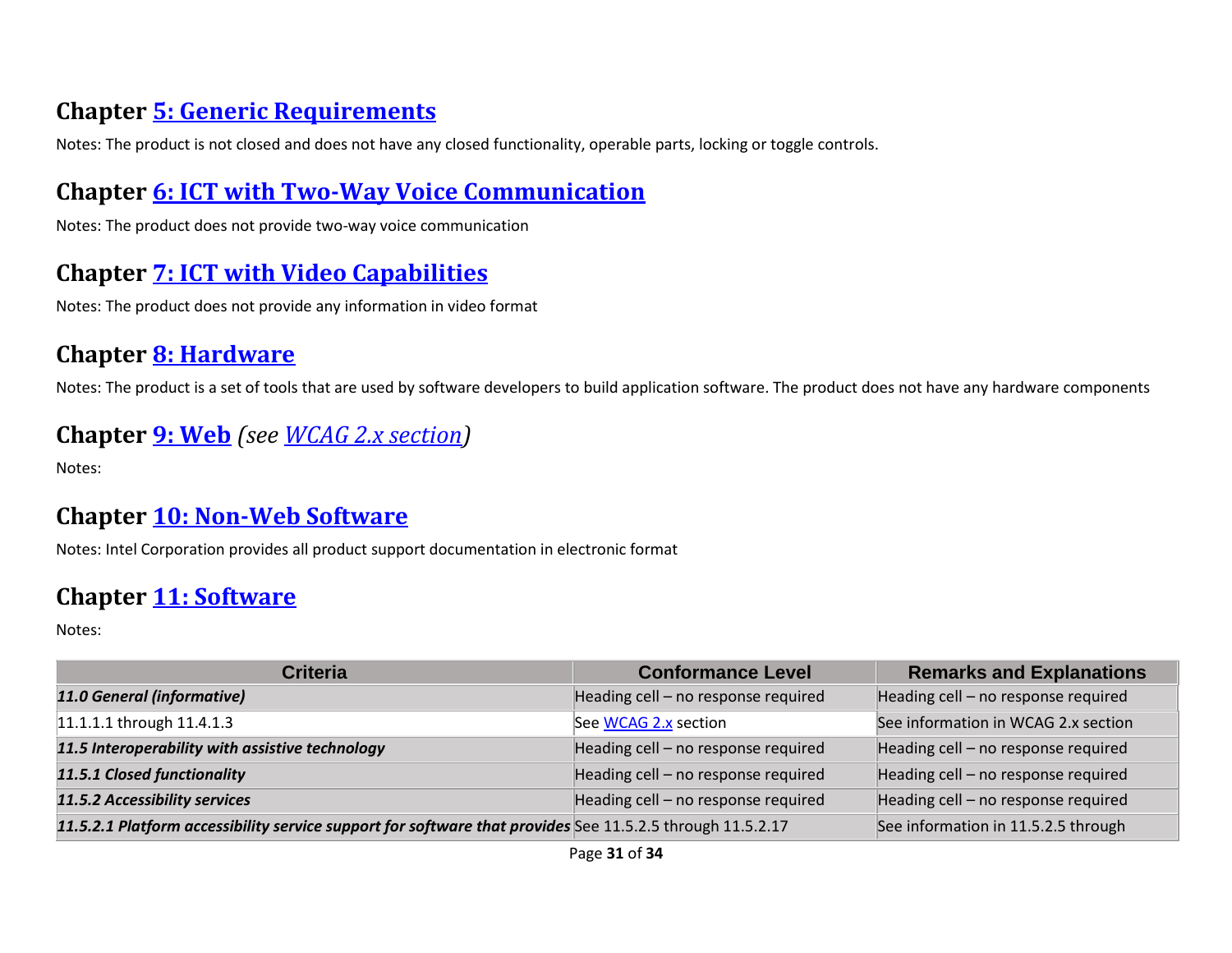| <b>Criteria</b>                                                                                           | <b>Conformance Level</b>               | <b>Remarks and Explanations</b>                                 |
|-----------------------------------------------------------------------------------------------------------|----------------------------------------|-----------------------------------------------------------------|
| a user interface                                                                                          |                                        | 11.5.2.17                                                       |
| 11.5.2.2 Platform accessibility service support for assistive technologies See 11.5.2.5 through 11.5.2.17 |                                        | See information in 11.5.2.5 through<br>11.5.2.17                |
| 11.5.2.3 Use of accessibility services                                                                    | See Revised Section 508 Report section | See information in Revised Section 508<br><b>Report section</b> |
| 11.5.2.4 Assistive technology                                                                             | Not Applicable                         | The product is not an assistive technology                      |
| 11.5.2.5 Object information                                                                               | See Revised Section 508 Report section | See information in Revised Section 508<br><b>Report section</b> |
| 11.5.2.6 Row, column, and headers                                                                         | See Revised Section 508 Report section | See information in Revised Section 508<br><b>Report section</b> |
| 11.5.2.7 Values                                                                                           | See Revised Section 508 Report section | See information in Revised Section 508<br><b>Report section</b> |
| 11.5.2.8 Label relationships                                                                              | See Revised Section 508 Report section | See information in Revised Section 508<br><b>Report section</b> |
| 11.5.2.9 Parent-child relationships                                                                       | See Revised Section 508 Report section | See information in Revised Section 508<br><b>Report section</b> |
| 11.5.2.10 Text                                                                                            | See Revised Section 508 Report section | See information in Revised Section 508<br><b>Report section</b> |
| 11.5.2.11 List of available actions                                                                       | See Revised Section 508 Report section | See information in Revised Section 508<br><b>Report section</b> |
| 11.5.2.12 Execution of available actions                                                                  | See Revised Section 508 Report section | See information in Revised Section 508<br><b>Report section</b> |
| 11.5.2.13 Tracking of focus and selection attributes                                                      | See Revised Section 508 Report section | See information in Revised Section 508<br><b>Report section</b> |
| 11.5.2.14 Modification of focus and selection attributes                                                  | See Revised Section 508 Report section | See information in Revised Section 508<br><b>Report section</b> |
| 11.5.2.15 Change notification                                                                             | See Revised Section 508 Report section | See information in Revised Section 508<br><b>Report section</b> |
| 11.5.2.16 Modifications of states and properties                                                          | See Revised Section 508 Report section | See information in Revised Section 508<br><b>Report section</b> |
| 11.5.2.17 Modifications of values and text                                                                | See Revised Section 508 Report section | See information in Revised Section 508<br><b>Report section</b> |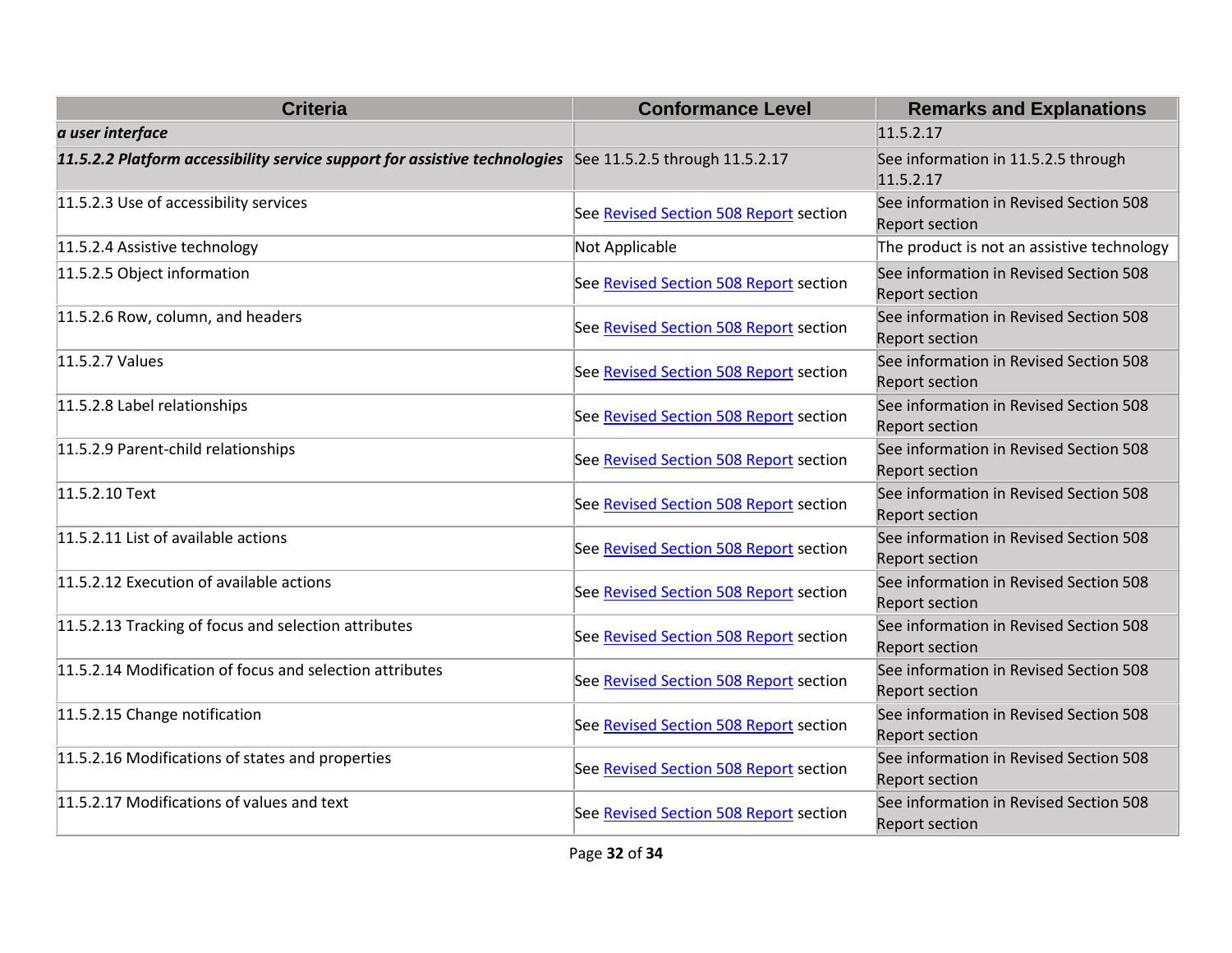| <b>Criteria</b>                                                     | <b>Conformance Level</b>               | <b>Remarks and Explanations</b>                          |
|---------------------------------------------------------------------|----------------------------------------|----------------------------------------------------------|
| 11.6 Documented accessibility usage                                 | Heading cell - no response required    | Heading cell - no response required                      |
| 11.6.1 User control of accessibility features                       | See Revised Section 508 Report section | See information in Revised Section 508<br>Report section |
| 11.6.2 No disruption of accessibility features                      | See Revised Section 508 Report section | See information in Revised Section 508<br>Report section |
| 11.7 User preferences                                               | See Revised Section 508 Report section | See information in Revised Section 508<br>Report section |
| 11.8 Authoring tools                                                | Heading cell - no response required    | Heading cell - no response required                      |
| 11.8.1 Content technology                                           | Heading cell - no response required    | Heading cell - no response required                      |
| 11.8.2 Accessible content creation                                  | Not Applicable                         | The product is not the authoring tool                    |
| 11.8.3 Preservation of accessibility information in transformations | Not Applicable                         | The product is not the authoring tool                    |
| 11.8.4 Repair assistance                                            | Not Applicable                         | The product is not the authoring tool                    |
| 11.8.5 Templates                                                    | Not Applicable                         | The product is not the authoring tool                    |

## **Chapter [12: Documentation and Support Services](https://www.etsi.org/deliver/etsi_en/301500_301599/301549/03.01.01_60/en_301549v030101p.pdf#%5B%7B%22num%22%3A187%2C%22gen%22%3A0%7D%2C%7B%22name%22%3A%22XYZ%22%7D%2C54%2C747%2C0%5D)**

| <b>Criteria</b>                                                | <b>Conformance Level</b>               | <b>Remarks and Explanations</b>                                                                                                                                                            |
|----------------------------------------------------------------|----------------------------------------|--------------------------------------------------------------------------------------------------------------------------------------------------------------------------------------------|
| 12.1 Product documentation                                     | Heading cell - no response required    | Heading cell - no response required                                                                                                                                                        |
| 12.1.1 Accessibility and compatibility features                | See Revised Section 508 Report section | See information in Revised Section 508<br>Report section                                                                                                                                   |
| 12.1.2 Accessible documentation                                | See WCAG 2.x section                   | See information in WCAG 2.x section                                                                                                                                                        |
| <b>12.2 Support Services</b>                                   | Heading cell - no response required    | Heading cell - no response required                                                                                                                                                        |
| 12.2.2 Information on accessibility and compatibility features | See Revised Section 508 Report section | See information in Revised Section 508<br>Report section                                                                                                                                   |
| 12.2.3 Effective communication                                 | Supports                               | Product support for Intel <sup>®</sup> Software<br>Development Products is available in a<br>variety of formats and from a number of<br>online sources available from Intel<br>Corporation |